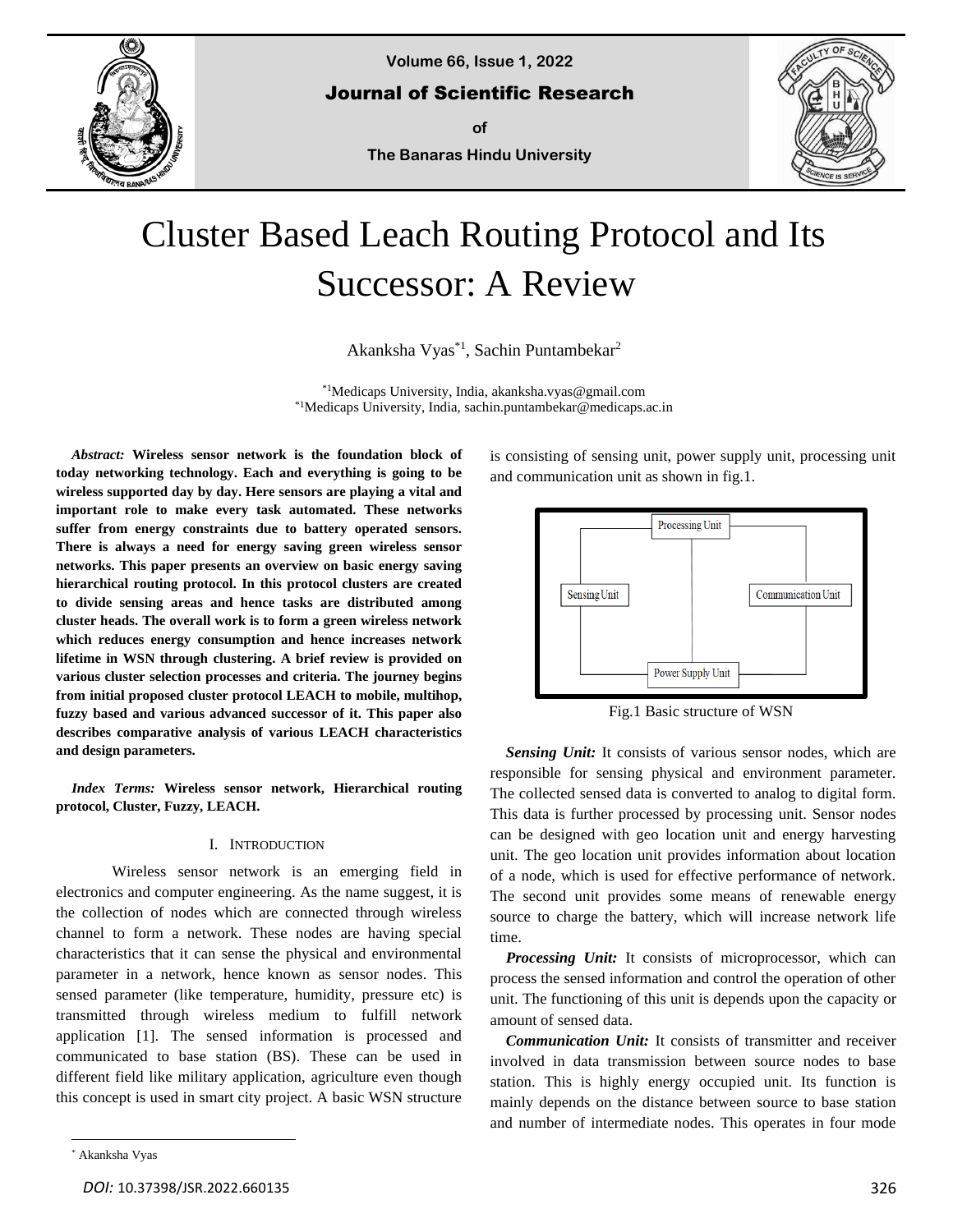transmission, reception, idle and sleep. Some amount of energy can be saved by putting the unit in sleep mode, when not in used.

*1) Power Supply Unit:*

It consists of batteries which are irreplaceable. Due to this they are having limited capacity to operate .Its function is to supply power to other units.

The sensor nodes are operated in field for longer period without human intervention. Due to battery supply, these nodes having limited energy for function. The saving of energy is on very high demand in WSN. Many researchers proposed different kind of routing protocols to save energy in WSN. There are various parameters which are used to design an effective routing protocol in WSN; some of them are discussed below [2]:

*2) Energy Consumption:* 

The sensor node is assigned various tasks like computation, data collection, transmission and reception. The overall network functioning is based on sensor operation. All WSN sensor nodes are operated with battery, which are limited source of energy. The routing protocol should be design by considering this key parameter.

## *II. DEPLOYMENT OF NODES:*

The allocation of sensor nodes within network is program or event driven, which is without human intervention. This can play an important role in designing of WSN.

## *III. DATA PROCESSING:*

The sensed data is processed for many reasons in WSN like aggregation of data, collection and combining of data, relaying of data, event generation and dropping of data packets. This depends on application of WSN for their effective design.

#### *IV. FAULT TOLERANCE:*

Due to wireless nature of WSN, uncertainty is always present in network. If a sensor node failed in WSN, another should take its responsibility to continue the operation of WSN without affecting the performance. Designer should also consider various trends of mobility topologies and dynamics.

## *V. SECURITY:*

WSN is designed to operate in various crucial environments; like military application, disaster monitoring system. There is some fear of attack and threats in operation of WSN. So one should consider this parameter also for effective designing of WSN.

This paper is divided into seven sections. Section I covers introduction to wireless sensor network and the designing parameter of wireless sensor network. In section II, the concept of Hierarchical routing and its classification is discussed in detail. In section III, LEACH and its operation and model characteristics is discussed. Section IV gives detail about various successor of LEACH. At last in section V conclusion is provided.

## VI. HIERARCHICAL ROUTING PROTOCOL

The most important and critical factor in designing of WSN, is energy consumption. The battery operated nodes has limited energy to work and sense information, to fulfil the working of network in the field. It is very difficult to change the battery in field. So before successful implementation of WSN, life time of battery must be considered. Various study shows, that the energy consumption is reduced in WSN by using hierarchical routing protocol [3]. In hierarchical routing, some nodes are selected as cluster head or leader which is responsible to transmit the information to BS. Others are normal nodes which are used to sense information where they are deployed.

This can be further classified into two types:



Fig.2 Classification of Hierarchical Routing Protocol

## *a) Cluster based Hierarchical Routing Protocol:*

In this, network is divided into clusters and cluster head (CH) is selected, which work as intermediate node between sensors and BS. The sensed information is transmitted to CH first than it is transferred to BS. Examples are LEACH, TEEN etc.

## *b) Chain based Hierarchical Routing Protocol:*

In this network, sensors are connected in a chain like structure. One cluster lead is selected among all sensors which transmits the sensed information to BS. The sensor node which has highest energy is elected as Cluster leader. Examples: PEGASIS etc.

Hierarchical routing protocol is a layered architecture; in which minimum congestion occur at sink due to less number of transmissions between nodes and BS. The key parameter of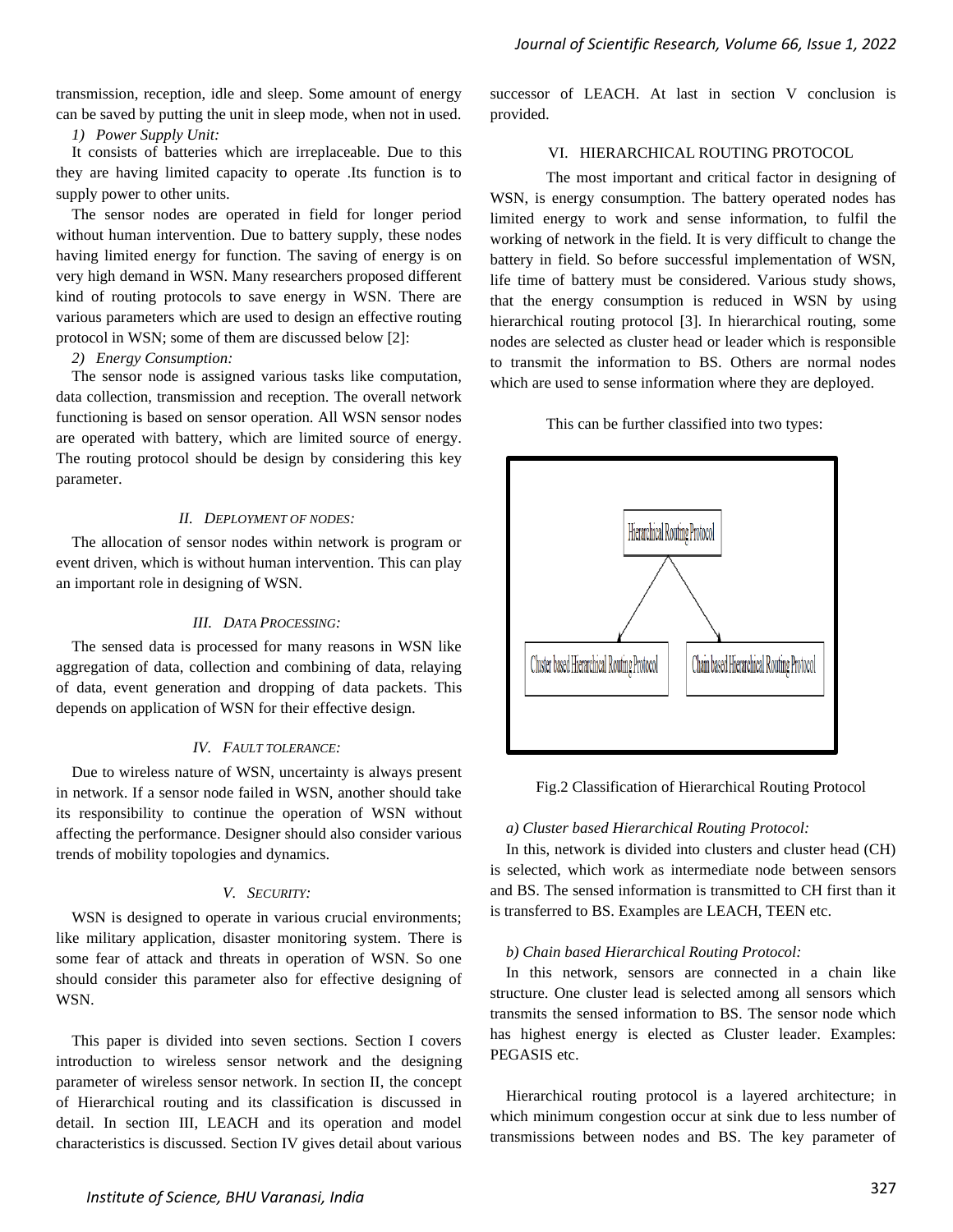hierarchical routing is that, it is energy efficient routing protocol. Due to its cluster architecture it increases the life span of network as well as provides scalability [4]. The paper is mainly focused on cluster based hierarchical routing protocol especially on LEACH.

Performance Parameter for LEACH: Following are the measuring indices for performance evaluation of LEACH.

*(i) Network Lifetime:* 

This is the time interval between network operation start until the death of the last node.

#### *(ii) Stability Period:*

This is the time interval between network operation start until the death of the first node.

#### *(iii) Number of Alive Nodes per round:*

This will measure the number of live nodes in each round.

#### *(iv) Number of cluster heads per round:*

This will measure the number of cluster heads formed in every round.

*(v) Number of packets sends to base station:*

This will measure the total number of packets which are sent to base station [5].

## VII. LOW ENERGY ADAPTIVE CLUSTER HIERARCHY (LEACH)

It is the most widely used cluster based hierarchical routing protocol. W. Heinzelman et.al. First, Proposed the LEACH as an energy efficient routing protocol. The network is built by many clusters, in every cluster there is one cluster head (CH). Cluster head is responsible to transmit the information to BS directly. The main objective of energy efficiency is achieve by rotation of CH selection and localized cordination. Data aggregation is done at CH. A simple structure of cluster is represented in fig.3:



Fig. 3: cluster Structure

#### *The Operational Principle Of Leach:*

The operation of LEACH is carried out through rounds. In each round, there are two phases. First phase is known as set up phase and another is known as steady state phase. In this setup phase cluster is organized in a wireless sensor. This phase is further divided into two sub phase: CH selection and Cluster creation. CH is elected from all sensor nodes, firstly every sensor select a random number (k) in between 0 and 1. If this selected number is less than T (n), that sensor nodes become CH. The selection of k is random, so the CH is also not fixed. The equation to calculate T (n) is given below:

$$
T(n) = \{ P/(1 - P \times (r \mod 1/P)), \text{ if } n \in G \text{ 0} \newline \text{otherwise} \qquad eq. (1)
$$

Where  $p$  is desired percentage of cluster head nodes,  $r$  is the current round number and *G* is the set of nodes that have not been CH in the last 1/*p* rounds. The flow chart of LEACH process is given in below fig.4



Fig.4 Flow Chart of LEACH Process

Each CH advertised itself and clusters are formed. Rest sensor nodes are connected to CH, which depends on distance between CH and node and through signal strength they received by CH. The joining of sensor node and CH is by CSMA-MAC protocol. After this, each CH assign schedule to its sensor node, when it can send data through TDMA. Steady state phase is responsible for data transmission to BS. Firstly sensor nodes sense the data in a cluster, which is transferred to CH and turn off their receiver. After all data collection by sensor node CH performs data aggregation and processing. Then finally data is send to BS. First phase required less time than second phase. This is based on static cluster algorithm. Author in [6], implemented LEACH through simple Radio Energy Dissipation Model. This model is consisting of electronics devices, transmitter, receiver and power amplifier. F. Comeau analyzes the energy parameter of LEACH in detail. The model used to simulate LEACH is given in fig.5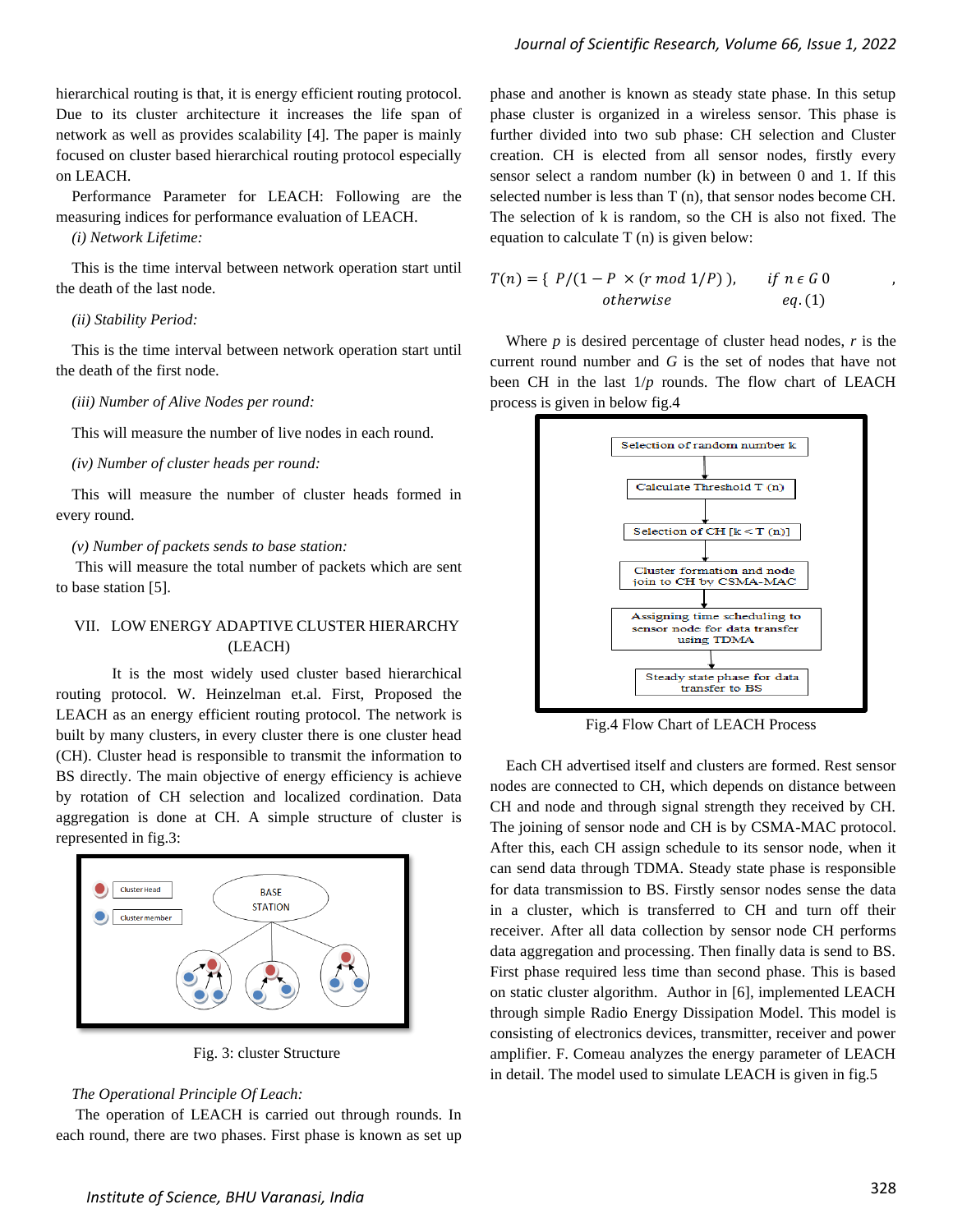

Fig. 5 Radio Energy Dissipation Model

- Limitation of LEACH:
- For small networks, LEACH is ideal because it means that all nodes can connect with each other and can connect to sink, which is not necessarily valid for large networks.
- At the beginning of each round, LEACH randomly selects the cluster heads without considering the remaining energy of these nodes. As a result, the CH nodes chosen would have the least energy level and therefore die very soon.
- Each cluster head that uses LEACH communicates with the BS directly, regardless of whether or not the distance is close. For long distance transmission, the communication between the cluster heads and the BS needs a lot of resources since the network is wide. But it'll shorten WSN's lifespan.
- LEACH offers time slots for each node in the network to send data to CHs, even though those nodes do not have data to transmit. In LEACH, on the other hand, if the number of cluster heads is limited, the scale of the clusters increases, leading to excessive delays caused by the number of nodes in the same cluster.
- Cluster heads should be focused in one location, so isolated nodes (without the head of the cluster) can be located.
- In LEACH, there is no way to guarantee that the chosen CHs are distributed uniformly across the network. In only one section of the network, all cluster heads can then be clustered. In addition, cluster sizes can be very complex, even without any members, certain clusters probably found.

## VIII. SUCCESSOR OF LEACH

Many authors provide modification in basic LEACH routing protocol to improve energy, load balancing, fault tolerance and security. The work gives different objective and criteria to elect CH in cluster.

## *1) C-LEACH:*

W. Heinzelman et al [7] developed a centralized LEACH protocol in 2002. It is based on centralized algorithm over the distribution algorithm. The CH is elected with the use of location information of nodes by BS. A central controller BS works effectively, as it holds the global information of a cluster which is used to manage the cluster and data transmission. The below flow chart explains the process of C-LEACH. It supports fixed number of CH and Cluster decided by BS. Author in [8] and [7] give the comparative details of LEACH and C\_LEACH.



# Fig.6 Flow Chart of C-LEACH Process

## *2) LEACH-B:*

A. Depedri et al [9] proposed a new version of LEACH which is based on decentralized algorithm. Author invented new strategy to form clusters and to elect CH. The adaptive approach is utilized to elect optimum number of CH, which consider minimum amount of transmission energy as well as energy dissipated in broadcasting. Cluster formation includes total path and energy dissipation distance to elect the CH from node to BS. *3) GA-LEACH:* 

J. Liu et al [10] proposed an optimum solution based on genetic algorithm to elect cluster head. Here preparation phase is occurred before initialization of setup phase. In this phase information related to node status, localization and node ID are sent to BS. This phase is applied once before the set up phase to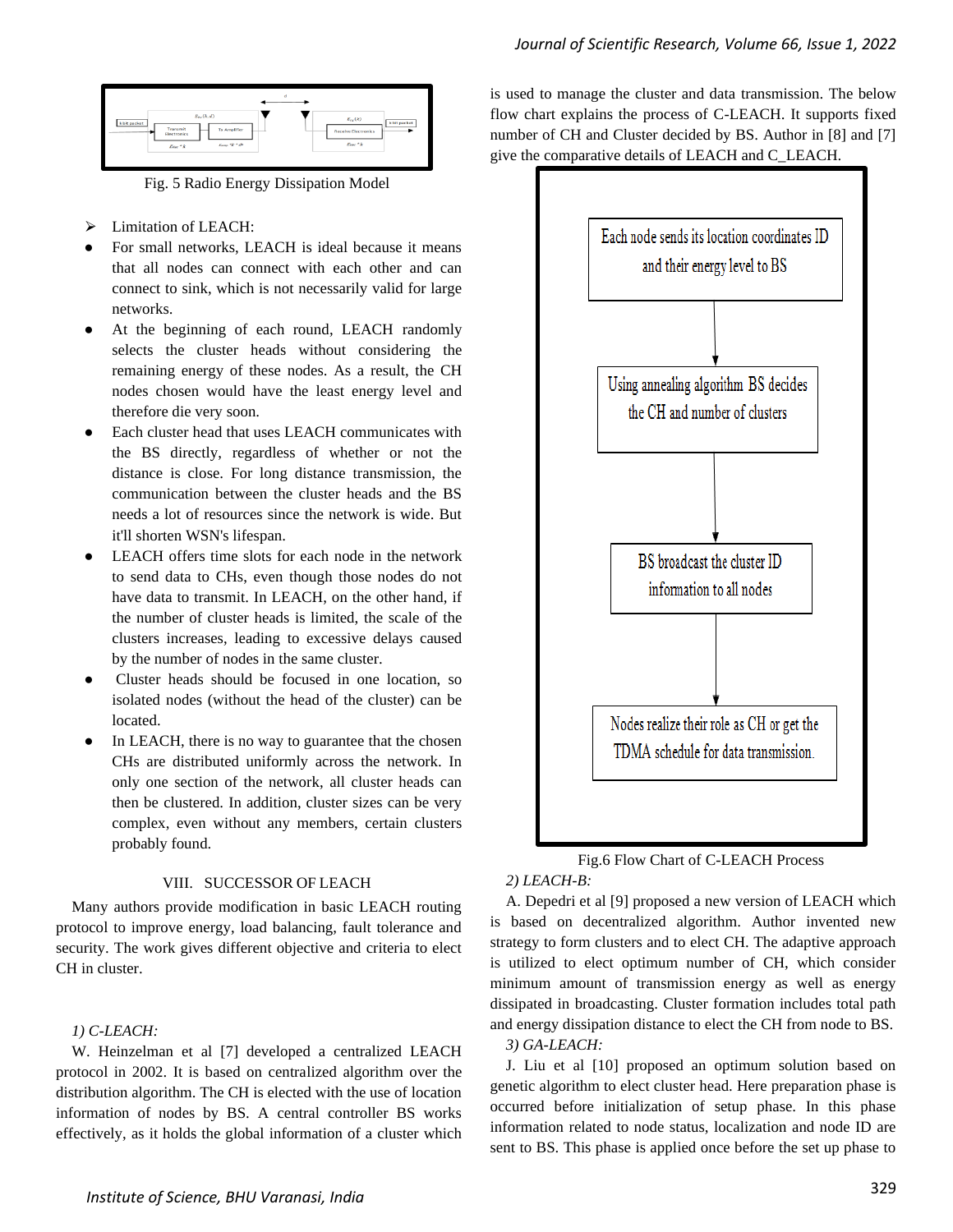know the threshold and probability of CH selection. Author described pseudo code algorithm for the procedure. The simulation is done on uniformly distributed homogenous network. P.Sivakumar et. al. [11] compared the performance of GA-LEACH with LEACH and LEACH-C. Author considered different probability value from 0.05 to 5 for CH election. M.Radhika et al [12] explained and analyzed LEACH-GA for video transmission and calculated quality parameter for video as jitter and PSNR.

#### *4) Mobile LEACH:*

A.Nayebi et al considered the mobility of nodes in wireless sensor network. Author represented analytical view of mobile sensor network over static network which is further represented through geometric view. The paper introduced mobility of nodes with buffer zone concept. Simulation result indicates better performance in terms of packet loss ratio. [13]

#### *5) Q-LEACH:*

As name implied the area is divided into four quadrature which leads enhance the stability period, throughput and network life time of homogenous network. The proposed protocol has four cluster quadratures and CH is elected by BS. The BS considers location of sensor nodes and RSSI to elect CH. [14]

## *6) LS-LEACH:*

M. Alshowkan et al [15] proposed security measurement with energy efficiency for LEACH. The proposed scheme provides great reduction to over hearing and idle listening in saving of energy. In addition to this authentication scheme is introduced with public and private key at new node entering, CH election phase. The overall performance is improved in terms of system throughput, network life time and the total energy consumption.

#### *7) MOD LEACH:*

D. Mahmood et al. [16] proposed the modified LEACH which utilizes two power levels for data transmission and cluster replacement scheme. Author defined soft (s) and hard (h) threshold for selection of CH. This paper represented intra and inter cluster communication along with CH to BS communication. The comparative study of LEACH and MOD LEACH with soft and hard threshold is performed to show the increased life time. N. Pandya et al [17] proposed an advance version of MOD LEACH which added differential mathematical equation for election of CH with sleep scheduling of nodes. Further *i*MODLEACH is proposed by S.Ahmed, [18] which considered probability of choosing a CH (p), along with soft and hard threshold. Author performs comparative study for various values of p, s and h.

## *8) LEACH-SM: B.Bakr et. al.*

[19] proposed an optimized energy efficient sparse selection and sparse management scheme. Author provided simulation to calculate the length of the nap interval for CH and the percentage of the nodes of the cluster that become spare. Spares provide improvement over redundant transmission and hot spot problem in WSN. The proper management of spares by awake and nap time creates expansion of life time in WSN as compared to LEACH.

## *9) O-LEACH:*

The CH is elected by amount of energy remains after each round it should be higher than 10 percent of residual energy than each sensor. Author simulated the proposed protocol for two locations of BS: at canter of square field and at the top of region. The simulation is done on 100 through MATLAB. The effectiveness of proposed protocol is compared with LEACH and LEACH-C. [20]

## *10) DE-LEACH:*

S. Kumar [5] proposed a new extension which is single hop homogeneous network. The proposed protocol elects the CH by considering initial and residual energy of sensor node as well as distance of sensor node from BS. This is compared with LEACH for network life and energy efficiency.

## *11) E-LEACH:*

H. Patel et al [21] investigated security and privacy in wireless sensor network in efficient energy way. Author proposed homomorphic encryption schemes for end-to-end privacy. Owing to a special algebraic attribute, homomorphic encryption provides data aggregation without decryption. Hence it needed less amount of energy and gives security.

## *12) A-LEACH:*

J. ZHAO et al. [22] proposed adaptive version of LEACH. This routing protocol includes residual energy as well as shortest distance between CH to BS for the data transmission. Author suggested shortest path algorithm to find nearest CH to transfer information to BS. The comparative analysis of proposed protocol with LEACH AND LEACH-C are provided.

## *13) LEACH WITH MOBILE SINK:*

S. Mottaghi et al [23] described impact of mobile sink over traditional LEACH. Simulation gives better results in terms of energy. Author also applied rendezvous points (RP) with CH to increase the performance.

## *14) LEATCH:*

Low Energy Adaptive Tier Clustering Hierarchy: W. Akkari [24] proposed LEATCH protocol which is based on balancing clustering technique. It is an improvement over LEACH protocol as it is a two tier hierarchical structure. Author uses gateway node between a CH and base station to enhance the performance. The proposed protocol gives better results in terms of throughput, delay, power consumption, system life time, covered area and scalability than LEACH. The operation working of LEATCH includes super cluster formation and mini cluster formation. The BS elected the SCH by probability function pi (given in eq.2) and then MCH election (given in eq.3) and formation is done by SCH. The working is shown in fig. Author used OMNeT++ discrete event simulation platform to prove the applicability. It has fixed number of SCH and MCH.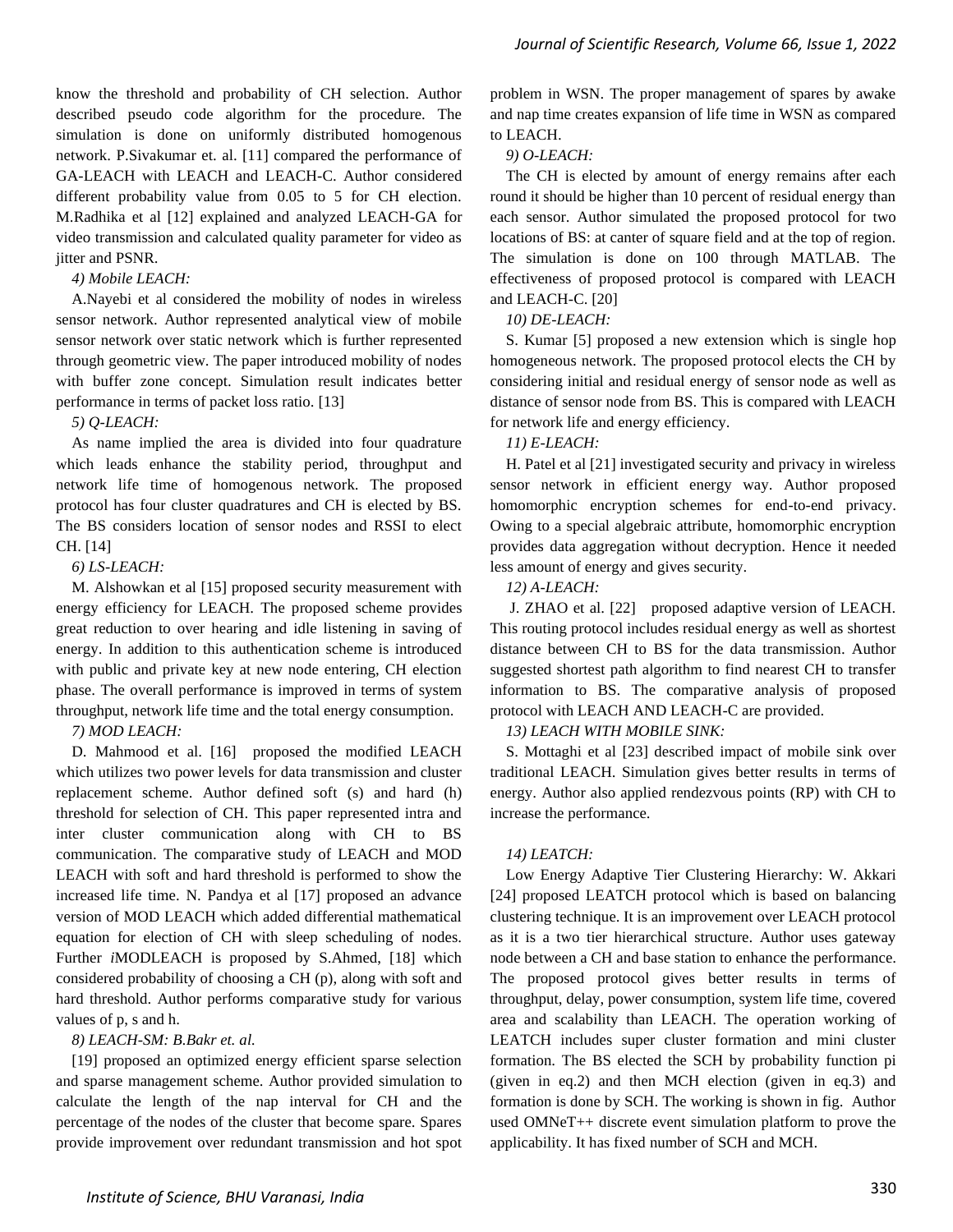$$
Pi = \frac{Ei(t)}{Einitial} \cdot K \cdot \frac{l}{d} \qquad \qquad \text{eq.}(2)
$$

$$
Qi = \frac{Ei(t)}{Einitial} \cdot q \cdot density \qquad \qquad eq.(3)
$$



Fig.7 Flow Chart of LEATCH Process

#### *15) DBCH-LEACH:*

This is also a variant of LEACH, which includes distance and residual energy for election of cluster head. The proposed algorithm considers distance of node to base station and cluster head and base station for calculation of threshold. The node which is near to BS is elected as cluster head. The result for propose protocol shows better result in terms of balancing load and thus enhancing energy than LEACH. Author uses MATLAB for simulation. [25]

## *16) EE-LEACH*

G. Arumugam et al. [26] proposed data gathering technique to implement energy efficient LEACH. Author used Gaussian distribution for deployment of nodes in network than optimal cluster is selected using residual energy of nodes. The data aggregation and data ensemble are done at CH. The proposed work shows better result in compare to traditional LEACH and energy-balanced routing protocol (EBRP).

#### *17) TL-LEACH*

V. Loscri et al proposed a two-level hierarchy for LEACH known as TL-LEACH which uses random rotation of local cluster base stations (primary cluster-heads and secondary cluster-heads). The use of two-levels of clusters for transmitting data to the base stations leverages the advantages of small transmit distances for more nodes requiring only a few nodes to transmit far distances to the base station. The benefits of TL-LEACH in comparison to LEACH are in terms of throughput, energy dissipation and lifetime. On comparing the results for the total number of data signals received at the base station over time TL-LEACH achieves lower latency than original LEACH. [27]

#### *18) LEACH-DT*

S. Kang et al [28] proposed LEACH elected CH based on threshold distance between CH and BS. Author provides multihop communication with multipath fading distance model. The proposed scheme optimally balances the energy consumption among the sensors. V. Gupta et al [29] modified DT\_LEACH by adding one more metrics in election of CH as residual energy of node. Author show the improvement with comparative study.

#### *19) LEACH-MAC:*

P. Batra et al proposed routing scheme consider optimum number of CH to form a cluster instead of randomness. The scheme implemented on MAC layer. The improved scheme is compared for different BS location with LEACH and LEACH-SWDN. [30]

#### *20) EM-LEACH: (enhanced multi-hop):*

S.Soidari et al implemented a new CH election method and round time based computational model with respect to residual energy. This new multi hop routing protocol operates on levelling phase and a generic multi-hop routing process. It reduces the energy consumption and balance load to improve network life time. [31]



Fig.8 Flow Chart of EM-LEACH Process *21) ESO\_LEACH*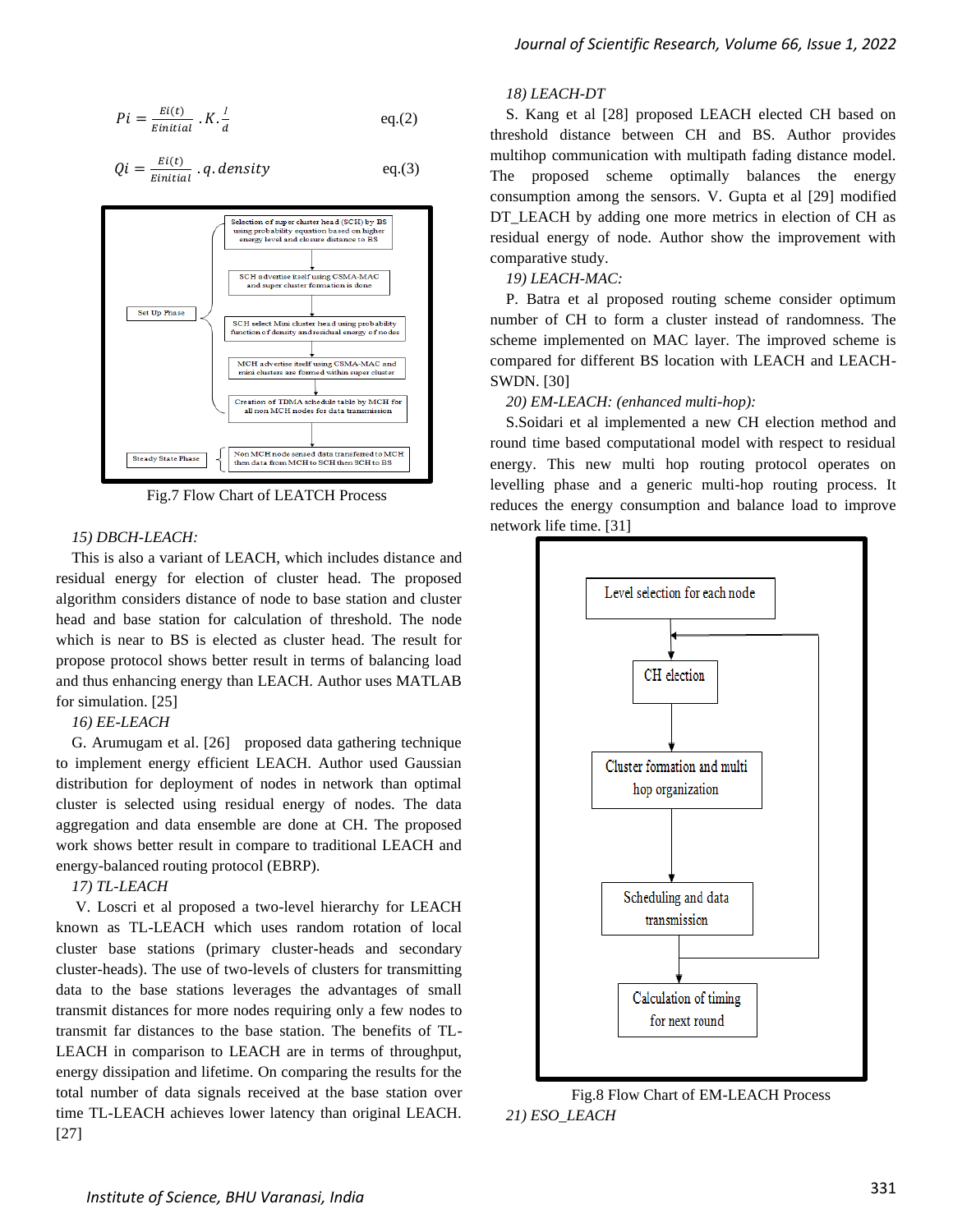Author developed an enhanced swarm optimization method for cluster head election based on meta-heuristic approach. In the optimization, fitness function is defined for CH, BS and advanced nodes to increase the life time of network. Python is used for simulation and comparative analysis. [32] . Author [33] proposed optimal solution for selection of cluster head using BAT algorithm. This algorithm used weighted harmonic centroid strategy for local search. The proposed optimal LEACH is compared with six variations of centroid strategies.

#### *23) LEACH-EP: L.*

Wu et al proposed energy balancing in LEACH using network model, energy consumption model and assessment model. The main concept is to keep the arrangement of clusters in K rounds unchanged. Author achieved increment in network life time of LEACH by prediction of energy and delaying the dead time of node. [34]

#### *24) ETL-LEACH*

K. Manzoor et al proposed an extension to TL-LEACH called as ETL-LEACH. The drawbacks in TL\_LEACH are it is not suitable for long-distance communications as much energy consumption occurs, also energy considerations is very much important in CH selection. These drawbacks were resolved in ETL-LEACH.

#### *25) W-LEACH*

H. Abdulsalam et. al. proposed a weighted solution to increase network performance which is suited for uniform as well as non uniform network. All the sensor nodes are assigned a weight on the basis of density of sensor and remaining energy of sensor. This will use to elect suitable CH and number of nodes in a cluster. It uses centralized weighted data aggregation technique through which sleeping and alive decisions are made. The performance is compared with LEACH using C simulator. [36] This is further extended by A. [Hnini,](https://www.researchgate.net/profile/Abdelhalim_Hnini?_iepl%5BgeneralViewId%5D=iCFj5DC8LntLU0clKnPflMusavD2zNj1cLoE&_iepl%5Bcontexts%5D%5B0%5D=searchReact&_iepl%5BviewId%5D=6u8s8DGbdX62rJph9WLsI0Hv3N1ARcM7pOS2&_iepl%5BsearchType%5D=publication&_iepl%5Bdata%5D%5BcountLessEqual20%5D=1&_iepl%5Bdata%5D%5BinteractedWithPosition1%5D=1&_iepl%5Bdata%5D%5BwithEnrichment%5D=1&_iepl%5Bposition%5D=1&_iepl%5BrgKey%5D=PB%3A274129115&_iepl%5BtargetEntityId%5D=PB%3A274129115&_iepl%5BinteractionType%5D=publicationViewCoAuthorProfile)[37] in which sleep and active state decision is self taken by sensor node. This reduces the burden of BS and making it a decentralized data aggregation technique. One more extension is given by the author in 2020 using game theory. Here author implemented sleeping of nodes by considering density and neighbour distance of node as players of game. Finally author concluded the proposed scheme is better than previous in terms of energy dissipation. [38]

The proposed routing used the CH switching role technique to ensure that the communication between the end nodes and the base station is smooth and robust which also helps in the overall increase in the lifetime of the cluster based wireless sensor network. ETL-LEACH not only enhances the two level cluster head algorithm but it also supports the large-scale network application scenarios. [35]

*26) LEACH-POS:* 

Moorthi et al proposed an optimizing solution for power reduction in cluster head election in LEACH protocol. This optimized technique generates an improvement in lifetime of system, stability of nodes and data transmission. Author explained PSO (Particle Swarm Optimization) method for CH election through personal, global and hybrid PSO approach. The simulation result provides improvement over LEACH. [39]

Finally we compare LEACH and its successor on the basis of various parameters. The table of comparison is given below:

## 1. ANALYSIS OF ENERGY EFFICIENCY IN LEACH

- 1. If distance between BS-SN is small (S) and average residual energy of SN is low (L) then energy of network is good (G).
- 2. If distance between BS-SN is small (S) and average residual energy of SN is medium (M) then energy of network is good (G).
- 3. If distance between BS-SN is small (S) and average residual energy of SN is high (H) then energy of network is excellent (E).
- 4. If distance between BS-SN is medium (M) and average residual energy of SN is low (L) then energy of network is poor (P).
- 5. If distance between BS-SN is medium (M) and average residual energy of SN is medium (M) then energy of network is good (G).
- 6. If distance between BS-SN is medium (M) and average residual energy of SN is high (H) then energy of network is good (G).
- 7. If distance between BS-SN is large (L) and average residual energy of SN is low (L) then energy of network is poor (P).
- 8. If distance between BS-SN is large (L) and average residual energy of SN is medium (M) then energy of network is poor (P).
- 9. If distance between BS-SN is large (L) and average residual energy of SN is high (H) then energy of network is good (G).

According to fuzzy analysis we deduce that energy of network is excellent when distance between base station and sensor nodes are small and average residual energy of the sensor nodes are high,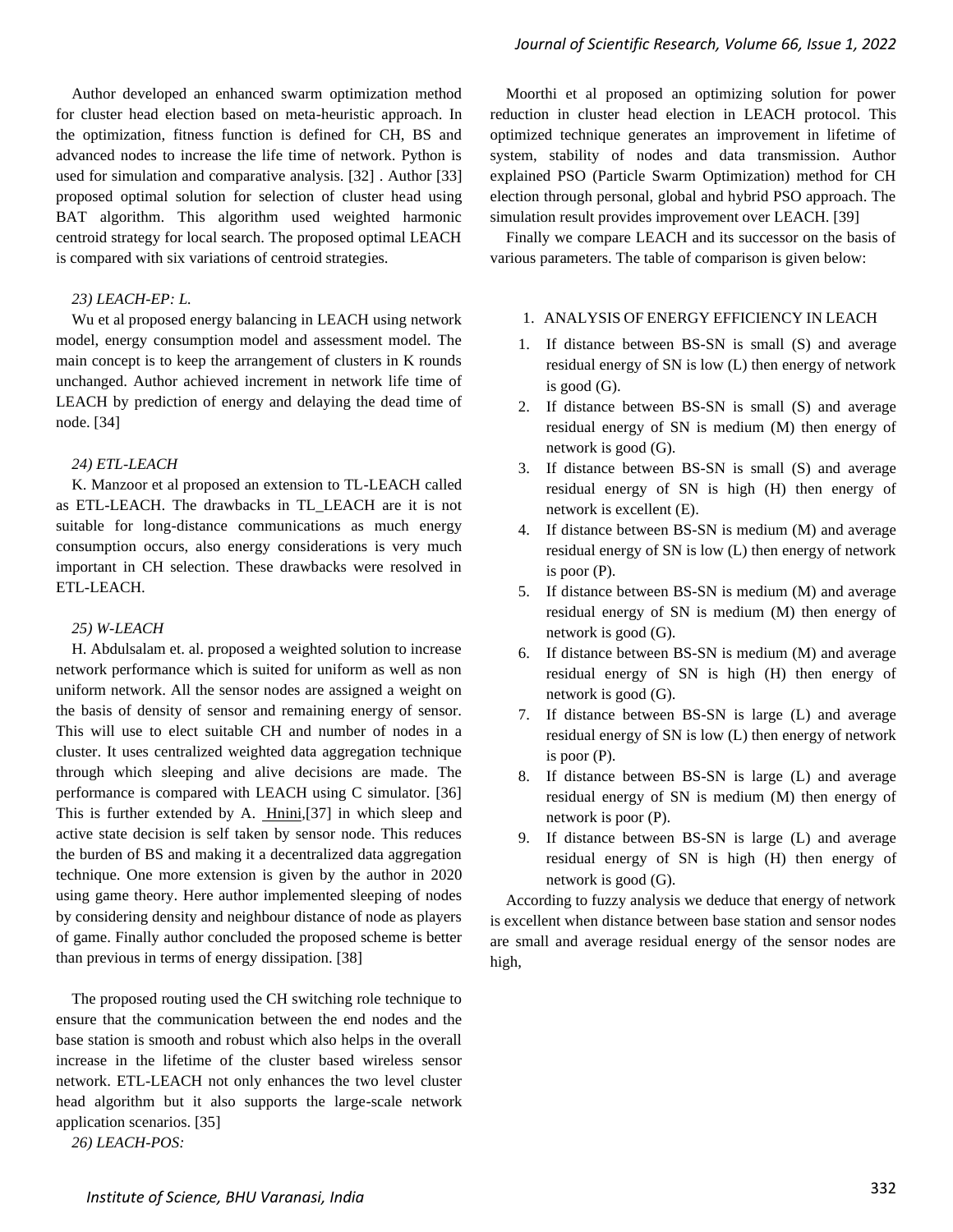Fig. 9 Fuzzy Membership function for input variable "Residual Energy"



ł

|                |                 | $\ldots$      |                | <b>MAY DED OF EARLY</b> |                |                 |                |                     |
|----------------|-----------------|---------------|----------------|-------------------------|----------------|-----------------|----------------|---------------------|
| S.NO.          | <b>LEAC</b>     | <b>Hierar</b> | <b>Cluste</b>  | No. Of                  | <b>Scalab</b>  | <b>Simul</b>    | <b>Data</b>    | Electi              |
|                | $\bf H$<br>and  | chical        | ring           | hops                    | ilty           | ation           | aggregat       | on of CH            |
|                | its             | Level         | method         | (single                 | (p/m/e)        | environ         | ion            | based on            |
|                | <b>Successo</b> |               | (distribu      | /dual/mu                | $\lambda$      | ment            | (Y/N)          | paramet             |
|                | rs              |               | ted/centr      | ltihop)                 |                | (MAT            |                | er                  |
|                |                 |               | alized)        |                         |                | LAB/NS          |                |                     |
|                |                 |               |                |                         |                | 2/OMNE          |                |                     |
|                |                 |               |                |                         |                | $T++$           |                |                     |
| $\mathbf{1}$   | <b>LEAC</b>     | TWO           | D              | $\overline{O}$          | $\overline{P}$ | <b>MATL</b>     | $\overline{Y}$ | Probab              |
|                | H               |               |                |                         |                | AB              |                | ility               |
| $\overline{2}$ | <b>LEAT</b>     | TWO           | $\overline{D}$ | <b>DUAL</b>             | $\overline{E}$ | <b>OMN</b>      | $\overline{Y}$ | EI,ER,              |
|                | CH              |               |                |                         |                | $ET++$          |                | D                   |
| $\overline{3}$ | <b>DBCH</b>     | TWO           | $\mathbf D$    | $\mathbf{DUAL}$         | $\mathbf M$    | <b>MATL</b>     | $\overline{Y}$ | Distan              |
|                | -LEACH          |               |                |                         |                | AB              |                | ce From             |
|                |                 |               |                |                         |                |                 |                | <b>BS</b>           |
| $\overline{4}$ | $C -$           | TWO           | $\mathbf C$    | <b>DUAL</b>             | M              | NS <sub>2</sub> | $\mathbf Y$    | Residu              |
|                | <b>LEACH</b>    |               |                |                         |                |                 |                | al Energy           |
| 5              | <b>LEAC</b>     | TWO           | ${\bf D}$      | $\mathbf O$             | M              | $C++$           | ${\bf N}$      | Total               |
|                | $H-B$           |               |                |                         |                |                 |                | path                |
|                |                 |               |                |                         |                |                 |                | energy              |
|                |                 |               |                |                         |                |                 |                | dissipatio          |
|                |                 |               |                |                         |                |                 |                | with<br>$\mathbf n$ |
|                |                 |               |                |                         |                |                 |                | fading              |
|                |                 |               |                |                         |                |                 |                | channel             |
|                |                 |               |                |                         |                |                 |                | considera           |
|                |                 |               |                |                         |                |                 |                | tion                |
| 6              | EM-             | <b>MULT</b>   | $\mathbf D$    | multih                  | ${\bf E}$      | <b>OMN</b>      | $\overline{Y}$ | Levelli             |
|                | <b>LEACH</b>    | <b>IPLE</b>   |                | op                      |                | $ET++$          |                | ng<br>and           |
|                |                 |               |                |                         |                |                 |                | generic             |
|                |                 |               |                |                         |                |                 |                | multi-              |
|                |                 |               |                |                         |                |                 |                | hop                 |
|                |                 |               |                |                         |                |                 |                | routing             |
| $\overline{7}$ | <b>LEAC</b>     | TWO           | D              | $\mathbf{O}$            | $\mathbf{P}$   | <b>MATL</b>     | $\overline{Y}$ | Sparse              |
|                | $H-SM$          |               |                |                         |                | AB              |                | managem             |
|                |                 |               |                |                         |                |                 |                | ent                 |
|                |                 |               |                |                         |                |                 |                | scheme              |
| 8              | $O-$            | TWO           | $\mathbf D$    | $\mathbf O$             | $\overline{P}$ | <b>MATL</b>     | $\mathbf Y$    | Residu              |
|                | <b>LEACH</b>    |               |                |                         |                | AB              |                | al Energy           |
| 9              | $O-$            | TWO           | D              | $\Omega$                | M              | <b>MATL</b>     | Y              | four                |

|  | Table 1: Comparative analysis of LEACH and its successor |
|--|----------------------------------------------------------|
|--|----------------------------------------------------------|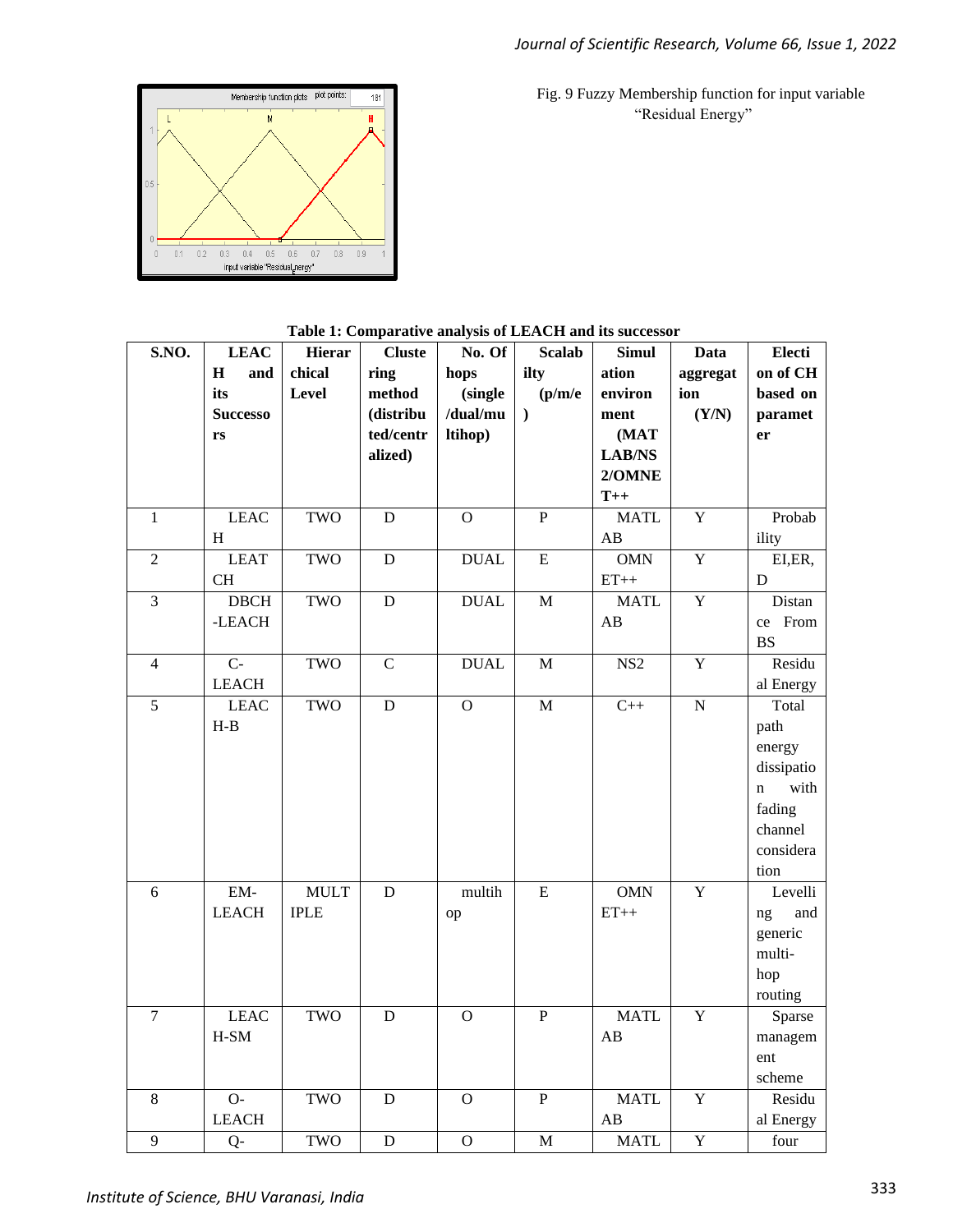|                 | <b>LEACH</b>     |             |             |                 |                | $\mathbf{A}\mathbf{B}$ |                         | quadrants          |
|-----------------|------------------|-------------|-------------|-----------------|----------------|------------------------|-------------------------|--------------------|
|                 |                  |             |             |                 |                |                        |                         | and RSSI           |
| $\overline{10}$ | $\overline{W}$ - | TWO         | $\mathbf D$ | <b>DUAL</b>     | $\mathbf M$    | $\overline{\text{NS}}$ | $\overline{Y}$          | Node               |
|                 | <b>LEACH</b>     |             |             |                 |                |                        |                         | density            |
|                 |                  |             |             |                 |                |                        |                         | and                |
|                 |                  |             |             |                 |                |                        |                         | distance           |
|                 |                  |             |             |                 |                |                        |                         |                    |
| 11              | DE-              | <b>TWO</b>  | $\mathbf D$ | <b>DUAL</b>     | $\mathbf M$    | Not                    | $\mathbf Y$             |                    |
|                 | <b>LEACH</b>     |             |             |                 |                | Specified              |                         | distance           |
|                 |                  |             |             |                 |                |                        |                         | and                |
|                 |                  |             |             |                 |                |                        |                         | residual           |
|                 |                  |             |             |                 |                |                        |                         | energy             |
| 12              | GA-              | <b>TWO</b>  | $\mathbf D$ | <b>DUAL</b>     | $\mathbf M$    | <b>MATL</b>            | $\overline{Y}$          | Optim              |
|                 | <b>LEACH</b>     |             |             |                 |                | AB                     |                         | al                 |
|                 |                  |             |             |                 |                |                        |                         | Probabili          |
|                 |                  |             |             |                 |                |                        |                         | by<br>ty           |
|                 |                  |             |             |                 |                |                        |                         | genetic            |
|                 |                  |             |             |                 |                |                        |                         | algo.              |
| 13              | <b>LEAC</b>      | TWO         | ${\bf D}$   | <b>DUAL</b>     | $\overline{E}$ | <b>Not</b>             | $\overline{Y}$          | <b>PSO</b>         |
|                 | H-POS            |             |             |                 |                | Specified              |                         |                    |
| 14              | $\overline{ESO}$ | TWO         | ${\bf D}$   | <b>DUAL</b>     | ${\bf E}$      | Python                 | ${\bf N}$               | Distan             |
|                 | <b>LEACH</b>     |             |             |                 |                |                        |                         | ce                 |
|                 |                  |             |             |                 |                |                        |                         | Optimiza           |
|                 |                  |             |             |                 |                |                        |                         | tion               |
| 15              | Optim            | <b>TWO</b>  | ${\bf D}$   | <b>DUAL</b>     | ${\bf E}$      | Not                    | $\overline{Y}$          | Two                |
|                 | al               |             |             |                 |                | Specified              |                         | Stage CH           |
|                 | <b>LEACH</b>     |             |             |                 |                |                        |                         | <b>By</b>          |
|                 |                  |             |             |                 |                |                        |                         | Position           |
|                 |                  |             |             |                 |                |                        |                         | Using              |
|                 |                  |             |             |                 |                |                        |                         | Bat                |
|                 |                  |             |             |                 |                |                        |                         | Algorith           |
|                 |                  |             |             |                 |                |                        |                         | And<br>${\bf m}$   |
|                 |                  |             |             |                 |                |                        |                         | Centroid           |
|                 |                  |             |             |                 |                |                        |                         | Strategie          |
|                 |                  |             |             |                 |                |                        |                         | ${\bf S}$          |
| 16              | Mobile           | TWO         | ${\bf D}$   | <b>DUAL</b>     | ${\bf E}$      | Xmula                  | $\mathbf Y$             | Positio            |
|                 | ${\rm LEACH}$    |             |             |                 |                | tor                    |                         | And<br>$\mathbf n$ |
|                 |                  |             |             |                 |                |                        |                         | Velocity           |
| 17              | $\rm{EE}$        | TWO         | $\mathbf D$ | <b>DUAL</b>     | ${\bf E}$      | <b>Not</b>             | $\overline{Y}$          | Residu             |
|                 | <b>LEACH</b>     |             |             |                 |                | Specified              |                         | al Energy          |
| 18              | ${\rm E}$        | TWO         | $\mathbf D$ | $\mathbf{DUAL}$ | $\, {\bf p}$   | <b>TOSSI</b>           | $\overline{Y}$          | Probab             |
|                 | <b>LEACH</b>     |             |             |                 |                | $\mathbf M$            |                         | ility              |
|                 |                  |             |             |                 |                |                        |                         | homo               |
|                 |                  |             |             |                 |                |                        |                         | morphic            |
|                 |                  |             |             |                 |                |                        |                         | encryptio          |
|                 |                  |             |             |                 |                |                        |                         | $\mathbf n$        |
|                 |                  |             |             |                 |                |                        |                         | $\rm schemes$      |
| 19              | $\mbox{TL}$ -    | THRE        | ${\bf D}$   | $\mathbf M$     | $\mathbf M$    | NS <sub>2</sub>        | $\overline{Y}$          | Densit             |
|                 | <b>LEACH</b>     | E           |             |                 |                |                        |                         | and<br>y           |
|                 |                  |             |             |                 |                |                        |                         | Distance           |
| $20\,$          | $\mbox{ETL-}$    | <b>THRE</b> | ${\bf D}$   | $\mathbf M$     | ${\bf E}$      | Netwo                  | $\overline{\mathbf{Y}}$ | Residu             |
|                 |                  |             |             |                 |                |                        |                         |                    |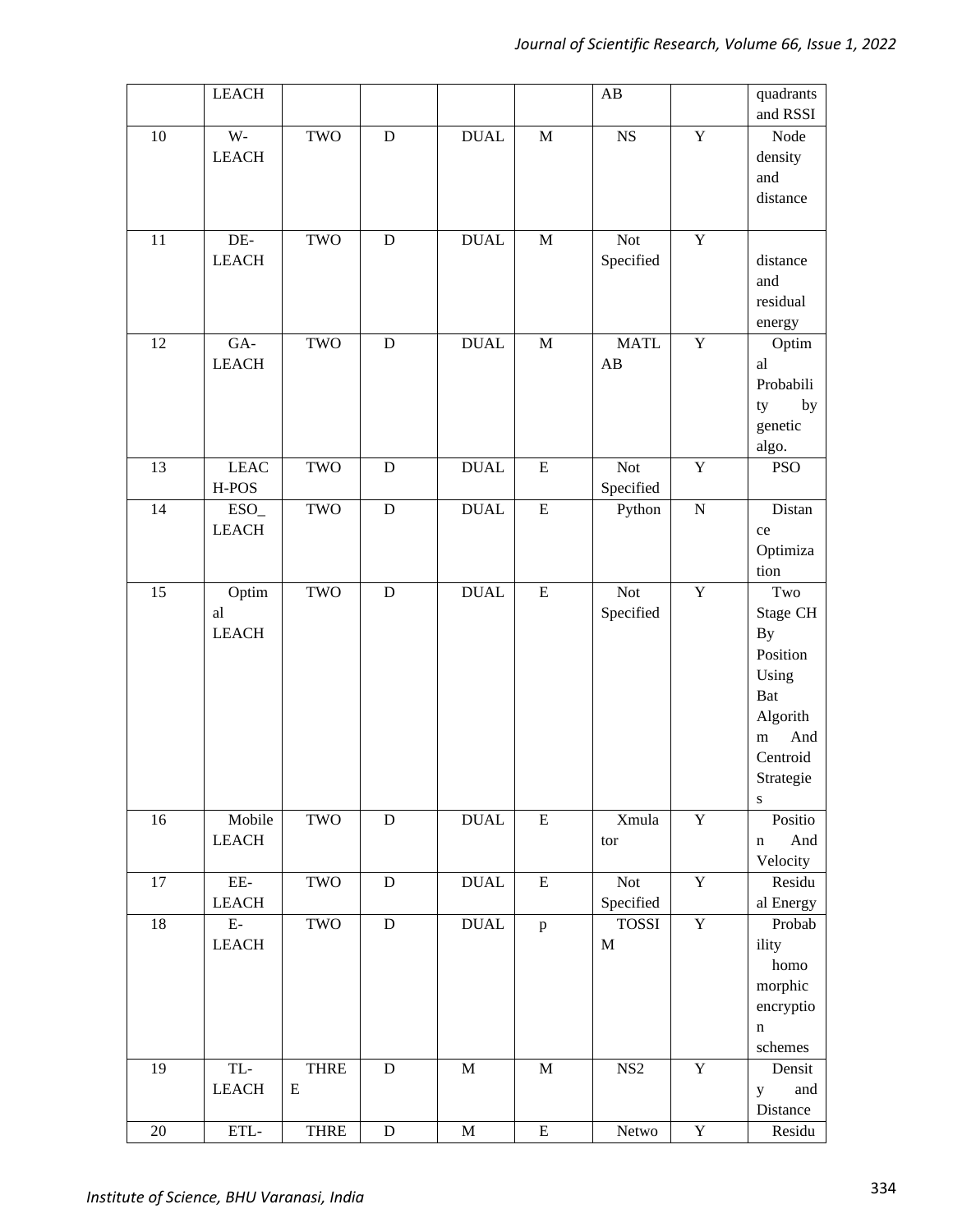|    | <b>LEACH</b> | E   |             |                |              | rk              |                | al Energy |
|----|--------------|-----|-------------|----------------|--------------|-----------------|----------------|-----------|
|    |              |     |             |                |              | Simulato        |                |           |
|    |              |     |             |                |              | $\bf r$         |                |           |
| 21 | LS-          | TWO | D           | <b>DUAL</b>    | M            | NS <sub>2</sub> | $\mathbf Y$    | Residu    |
|    | <b>LEACH</b> |     |             |                |              |                 |                | al Energy |
| 22 | $A-$         | TWO | ${\bf D}$   | $\mathbf{O}$   | $\mathbf{M}$ | NS <sub>2</sub> | $\overline{Y}$ | Residu    |
|    | <b>LEACH</b> |     |             |                |              |                 |                | al Energy |
|    |              |     |             |                |              |                 |                | and       |
|    |              |     |             |                |              |                 |                | Distance  |
| 23 | <b>MOD</b>   | TWO | D           | $\Omega$       | M            | <b>MATL</b>     | Y              | residua   |
|    | <b>LEACH</b> |     |             |                |              | AB              |                | 1 energy  |
|    |              |     |             |                |              |                 |                | and       |
|    |              |     |             |                |              |                 |                | sleeping  |
|    |              |     |             |                |              |                 |                | cycle     |
|    |              |     |             |                |              |                 |                | upto 11   |
| 24 | <b>LEAC</b>  | TWO | D           | $\Omega$       | $\mathbf{P}$ | OMNe            | $\mathbf Y$    | residua   |
|    | $H-EP$       |     |             |                |              | $T++$           |                | 1 energy  |
| 25 | <b>LEAC</b>  | TWO | D           | <b>DUAL</b>    | $\mathbf{P}$ | <b>MATL</b>     | $\mathbf Y$    | residua   |
|    | $H-DT$       |     |             |                |              | AB              |                | 1 energy  |
|    |              |     |             |                |              |                 |                | and       |
|    |              |     |             |                |              |                 |                | distance  |
| 26 | <b>LEAC</b>  | TWO | $\mathbf D$ | $\overline{O}$ | $\mathbf E$  | NS <sub>2</sub> | $\overline{Y}$ | applica   |
|    | H-MAC        |     |             |                |              |                 |                | tion      |
|    |              |     |             |                |              |                 |                | dependen  |
|    |              |     |             |                |              |                 |                | t         |
|    |              |     |             |                |              |                 |                |           |

# **Table 2: Comparative analysis of LEACH and its successor**

| S.NO.          | <b>LEACH</b>          | Mobility       | Transmi        | Distribut      | Control        | Rotation                  | Uniform        |
|----------------|-----------------------|----------------|----------------|----------------|----------------|---------------------------|----------------|
|                | and its               | type           | ssion delay    | ion of         | message        | of CH                     | distributio    |
|                | Successors            | (static or     | (l/m/h)        | nodes          | overheads      | (y/n)                     | n of energy    |
|                |                       | mobile)        |                | (fixed/ra      | (l/m/h)        |                           | (y/n)          |
|                |                       |                |                | ndom)          |                |                           |                |
| 1              | <b>LEACH</b>          | S              | $\mathbf M$    | $\mathbb{R}$   | $\mathbf M$    | $\mathbf{Y}/\mathbf{R}$   | $\mathbf Y$    |
| $\overline{2}$ | <b>LEATC</b>          | S              | L              | $\mathbf F$    | $\mathbf M$    | $\rm Y/F$                 | $\mathbf Y$    |
|                | H:                    |                |                |                |                |                           |                |
| $\overline{3}$ | DBCH-                 | $\overline{S}$ | $\overline{L}$ | $\overline{R}$ | $\overline{L}$ | $\mathbf{Y}/\mathbf{R}$   | $\overline{Y}$ |
|                | <b>LEACH</b>          |                |                |                |                |                           |                |
| $\overline{4}$ | $C-$                  | ${\bf S}$      | L              | ${\bf R}$      | $\mathbf M$    | $\mathbf{Y}/\mathbf{R}$   | $\mathbf Y$    |
|                | <b>LEACH</b>          |                |                |                |                |                           |                |
| $\overline{5}$ | <b>LEACH</b>          | ${\bf S}$      | $\mathbf M$    | ${\bf R}$      | $\mathbf M$    | $\mathbf{Y}/% \mathbf{Z}$ | $\mathbf Y$    |
|                | $\mbox{-}\mathbf{B}$  |                |                |                |                |                           |                |
| 6              | EM-                   | ${\bf S}$      | $\mathbf M$    | ${\bf R}$      | H              | $\mathbf Y$               | $\mathbf Y$    |
|                | <b>LEACH</b>          |                |                |                |                |                           |                |
| $\overline{7}$ | <b>LEACH</b>          | S              | $\mathbf L$    | ${\bf R}$      | $\mathbf L$    | $\mathbf Y$               | $\mathbf Y$    |
|                | $\mbox{-}\mathrm{SM}$ |                |                |                |                |                           |                |
| 8              | $O-$                  | ${\bf S}$      | L              | ${\bf R}$      | $\mathbf M$    | $\mathbf Y$               | $\mathbf Y$    |
|                | <b>LEACH</b>          |                |                |                |                |                           |                |
| $\overline{9}$ | $Q-$                  | S              | $\mathbf L$    | ${\bf R}$      | $\mathbf L$    | $\overline{Y}$            | $\overline{Y}$ |
|                | <b>LEACH</b>          |                |                |                |                |                           |                |
| 10             | W-                    | ${\bf S}$      | L              | ${\bf R}$      | L              | $\mathbf Y$               | $\mathbf Y$    |
|                | <b>LEACH</b>          |                |                |                |                |                           |                |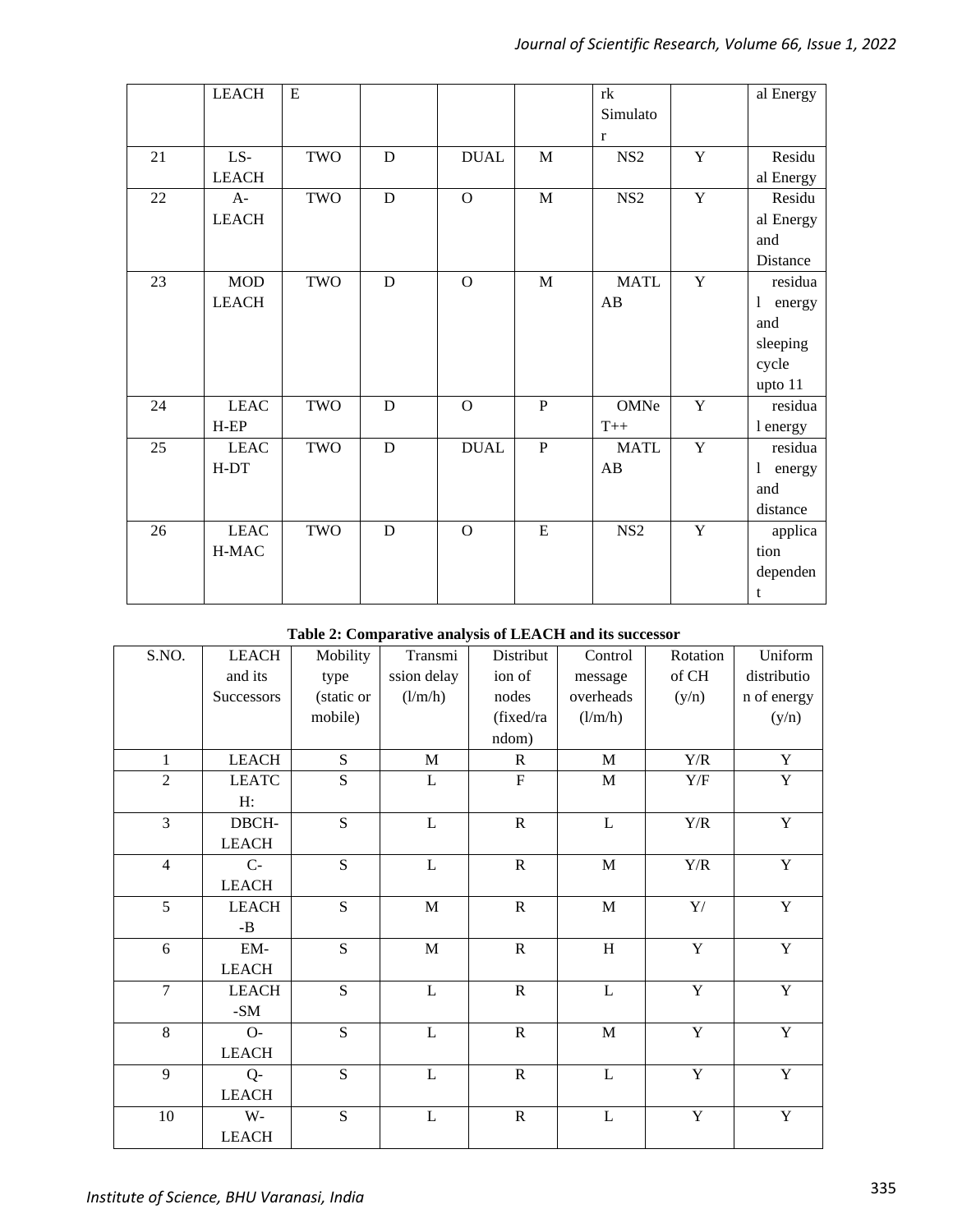| $\overline{11}$ | $DE-$<br>LEACH:                        | $\overline{S}$          | $\overline{\text{L}}$   | $\overline{R}$                                       | $\overline{L}$          | $\overline{\textbf{Y}}$                      | $\overline{\mathbf{Y}}$ |
|-----------------|----------------------------------------|-------------------------|-------------------------|------------------------------------------------------|-------------------------|----------------------------------------------|-------------------------|
| 12              | $GA-$<br><b>LEACH</b>                  | $\overline{S}$          | $\overline{L}$          | $\overline{R}$                                       | $\overline{\mathbf{L}}$ | Y                                            | $\overline{Y}$          |
| 13              | <b>LEACH</b><br>$-POS$                 | $\overline{S}$          | $\overline{L}$          | optimal                                              | $\overline{L}$          | $\overline{Y}$                               | $\overline{Y}$          |
| $\overline{14}$ | $ESO_L$<br>$_{\rm EACH}$               | $\overline{S}$          | $\overline{L}$          | Optimal<br>with<br>advanced<br>node                  | $\mathbf M$             | less<br>random<br>due to<br>advanced<br>node | Amplifi<br>ed Energy    |
| $\overline{15}$ | Optimal<br><b>LEACH</b>                | $\overline{S}$          | $\overline{\mathbf{L}}$ | $\overline{R}$                                       | $\mathbf M$             | $\overline{Y}$                               | $\overline{\textbf{Y}}$ |
| $\overline{16}$ | Mobile<br><b>LEACH</b>                 | $\mathbf M$             | $\overline{M}$          | $\overline{R}$                                       | $\overline{L}$          | $\overline{Y}$                               | $\overline{Y}$          |
| 17              | EE-<br><b>LEACH</b>                    | $\overline{\mathbf{S}}$ | $\overline{\text{L}}$   | Gaussia<br>$\mathbf n$<br>Distributio<br>$\mathbf n$ | $\overline{L}$          | $\overline{\mathbf{Y}}$                      | $\overline{\mathbf{Y}}$ |
| 18              | $E-$<br>${\rm LEACH}$                  | ${\bf S}$               | $\mathbf M$             | ${\bf R}$                                            | $\mathbf M$             | $\overline{\mathbf{Y}}$                      | Y                       |
| $\overline{19}$ | TL-<br>${\rm LEACH}$                   | $\overline{S}$          | $\mathbf L$             | ${\bf R}$                                            | $\mathbf M$             | $\rm Y/R$                                    | $\overline{\mathbf{Y}}$ |
| $\overline{20}$ | $\operatorname{ETL-}$<br><b>LEACH</b>  | $\overline{S}$          | $\overline{L}$          | $\overline{R}$                                       | $\overline{L}$          | $\overline{\textbf{Y}}$                      | $\overline{\textbf{Y}}$ |
| 21              | $LS-$<br><b>LEACH</b>                  | $\overline{S}$          | $\overline{\mathbf{L}}$ | $\overline{\mathrm{F}}$                              | $\overline{\mathbf{L}}$ | $\overline{\mathbf{Y}}$                      | $\overline{\mathbf{Y}}$ |
| $\overline{22}$ | $\overline{A}$ -<br><b>LEACH</b>       | $\overline{S}$          | $\overline{L}$          | $\overline{F}$                                       | $\overline{L}$          | Y with<br>leader<br>node                     | $\overline{\textbf{Y}}$ |
| 23              | <b>MODLE</b><br>$\rm ACH$              | $\overline{S}$          | $\overline{L}$          | $\overline{F}$                                       | $\overline{L}$          | $\overline{Y}$                               | $\overline{Y}$          |
| 24              | <b>LEACH</b><br>-EP                    | $\overline{S}$          | $\overline{L}$          | $\overline{R}$                                       | $\overline{\mathbf{M}}$ | $\overline{Y}$                               | $\overline{Y}$          |
| $\overline{25}$ | <b>LEACH</b><br>-DT                    | $\overline{S}$          | $\overline{L}$          | $\overline{R}$                                       | $\overline{M}$          | $\overline{\mathbf{Y}}$                      | $\overline{N}$          |
| $\overline{26}$ | <b>LEACH</b><br>$\mbox{-}\mathrm{MAC}$ | $\overline{S}$          | $\mathbf M$             | $\overline{R}$                                       | $\overline{L}$          | $\overline{\textbf{Y}}$                      | $\overline{C}$          |

# **Table 3: Comparative analysis of LEACH and its successor**

| S.NO. | <b>LEACH</b>      | Ener     | Algo   | Meth         | <b>Nodes</b> | Applic    | Cluster      | Cluster      |
|-------|-------------------|----------|--------|--------------|--------------|-----------|--------------|--------------|
|       | and its           | gy       | rithm  | od of        | types        | ation(tim | communicati  | size         |
|       | <b>Successors</b> | efficien | comple | clusteri     | (Homogen     | e         | on           | (controller/ |
|       |                   | cy (p/e) | xity   | ng(clas)     | ous(H)/      | driven/ev | (Intra/inte) | uncontrolle  |
|       |                   |          | (low/  | sical/fu     | heterogene   | ent       | $r$ ) in hop | d/optimize   |
|       |                   |          | high)  | zzy/met      | ous(h))      | driven)   |              | d)           |
|       |                   |          |        | aheurist     |              |           |              |              |
|       |                   |          |        | ic)          |              |           |              |              |
|       | <b>LEACH</b>      | P        | L      | <b>CLA</b>   | H            | T         | $I=1$ and    | U            |
|       |                   |          |        | <b>SSICA</b> |              |           | $i=1$        |              |
|       |                   |          |        | L            |              |           |              |              |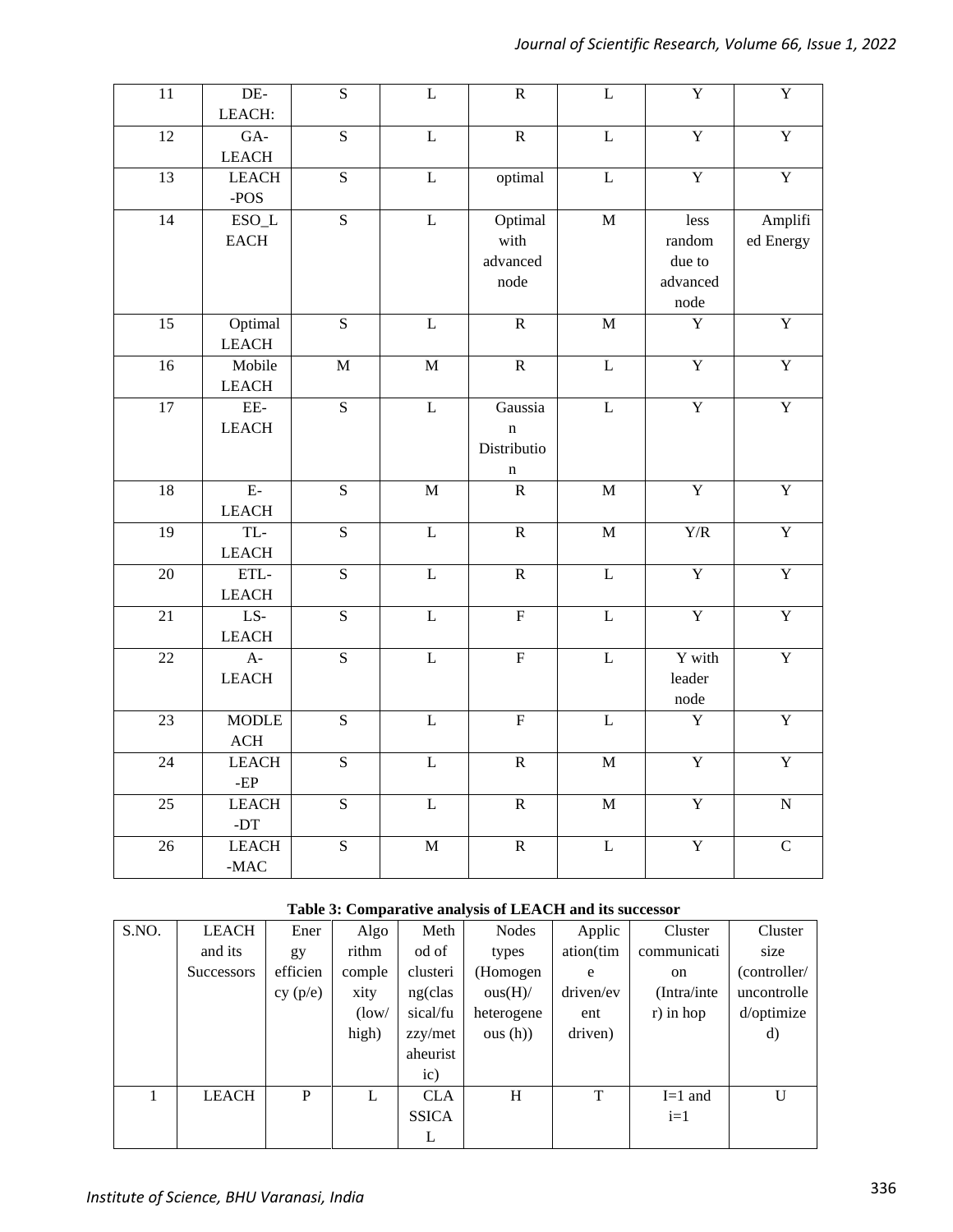| $\overline{2}$ | <b>LEATC</b>          | ${\bf E}$   | $\, {\rm H}$ | <b>CLA</b>               | $\, {\rm H}$              | ${\bf E}$               | $I=1$ and | $\mathbf C$  |
|----------------|-----------------------|-------------|--------------|--------------------------|---------------------------|-------------------------|-----------|--------------|
|                | H                     |             |              | <b>SSICA</b>             |                           |                         | $i=1$     |              |
|                |                       |             |              | $\mathbf{L}$             |                           |                         |           |              |
| $\overline{3}$ | DBCH-                 | $\mathbf M$ | $\mathbf M$  | <b>CLA</b>               | $\, {\rm H}$              | T                       | $I=1$ and | $\mathbf U$  |
|                | <b>LEACH</b>          |             |              | <b>SSICA</b>             |                           |                         | $i=1$     |              |
|                |                       |             |              | L                        |                           |                         |           |              |
| $\overline{4}$ | $C-$                  | $\mathbf M$ | $\mathbf M$  | <b>CLA</b>               | $\, {\rm H}$              | $\overline{\mathrm{T}}$ | $I=1$ and | $\mathbf C$  |
|                | <b>LEACH</b>          |             |              | <b>SSICA</b>             |                           |                         | $i=1$     |              |
|                |                       |             |              | $\mathbf L$              |                           |                         |           |              |
| 5              | <b>LEACH</b>          | $\mathbf M$ | $\mathbf M$  | <b>CLA</b>               | $\, {\rm H}$              | $\mathbf T$             | $I=1$ and | $\mathbf{O}$ |
|                | $\mbox{-}\mathbf{B}$  |             |              | <b>SSICA</b>             |                           |                         | $i=1$     |              |
|                |                       |             |              | $\mathbf{L}$             |                           |                         |           |              |
| 6              | $EM-$                 | $\mathbf M$ | H            | <b>CLA</b>               | $\mathbf H$               | $\overline{T}$          | Varies    | $\mathsf{C}$ |
|                | <b>LEACH</b>          |             |              | <b>SSICA</b>             |                           |                         | due to    |              |
|                |                       |             |              | L                        |                           |                         | multiphop |              |
| $\overline{7}$ | <b>LEACH</b>          | $\mathbf O$ | $\mathbf M$  | <b>CLA</b>               | $\, {\rm H}$              | $\mathbf T$             | $I=1$ and | optimal      |
|                | $\mbox{-}\mathrm{SM}$ |             |              | <b>SSICA</b>             |                           |                         | $i=1$     |              |
|                |                       |             |              | L                        |                           |                         |           |              |
| $\,8\,$        | $O-$                  | $\mathbf O$ | L            | <b>CLA</b>               | $\, {\rm H}$              | $\mathbf T$             | $I=1$ and | optimal      |
|                | <b>LEACH</b>          |             |              | <b>SSICA</b>             |                           |                         | $i=1$     |              |
|                |                       |             |              | L                        |                           |                         |           |              |
| 9              | $Q -$                 | $\mathbf O$ | $\mathbf L$  | <b>CLA</b>               | $\overline{H}$            | $\overline{T}$          | $I=1$ and | optimal      |
|                | <b>LEACH</b>          |             |              | <b>SSICA</b>             |                           |                         | $i=1$     |              |
|                |                       |             |              | $\mathbf{L}$             |                           |                         |           |              |
| 10             | $W -$                 | ${\bf E}$   | $\mathbf{L}$ | Gam                      | $\, {\rm H}$              | $\mathbf T$             | $I=1$ and | $\mathbf U$  |
|                | <b>LEACH</b>          |             |              | ${\bf e}$                |                           |                         | $i=1$     |              |
|                |                       |             |              | Theory                   |                           |                         |           |              |
| $11\,$         | $DE-$                 | ${\bf E}$   | $\mathbf M$  | $\overline{\text{CL}}$ A | $\mathbf H$               | $\overline{T}$          | $I=1$ and | $\mathbf C$  |
|                | LEACH:                |             |              | <b>SSICA</b>             |                           |                         | $i=1$     |              |
|                |                       |             |              | $\mathbf{L}$             |                           |                         |           |              |
| 12             | GA-                   | $\mathbf M$ | $\mathbf M$  | Gene                     | $\boldsymbol{\mathrm{H}}$ | $\mathbf T$             | $I=1$ and | optimal      |
|                | <b>LEACH</b>          |             |              | tic-                     |                           |                         | $i=1$     |              |
|                |                       |             |              | Algorit                  |                           |                         |           |              |
|                |                       |             |              | $\rm{hm}$                |                           |                         |           |              |
| 13             | <b>LEACH</b>          | ${\bf E}$   | $\mathbf M$  | <b>PSO</b>               | $\overline{\mathbf{H}}$   | $\overline{T}$          | $I=1$ and | optimal      |
|                | $-POS$                |             |              |                          |                           |                         | $i=1$     |              |
| 14             | $ESO_L$               | ${\bf E}$   | $\mathbf M$  | Meta                     | $\mathbf H$               | $\mathbf T$             | $I=1$ and | optimal      |
|                | <b>EACH</b>           |             |              | heuristi                 |                           |                         | $i=1$     |              |
|                |                       |             |              | $\mathbf c$              |                           |                         |           |              |
| 15             | Optimal               | ${\bf E}$   | $\mathbf M$  | <b>BAT</b>               | $\, {\rm H}$              | $\mathbf T$             | $I=1$ and | optimal      |
|                | ${\rm LEACH}$         |             |              | $\boldsymbol{+}$         |                           |                         | $i=1$     |              |
|                |                       |             |              | Centroi                  |                           |                         |           |              |
|                |                       |             |              | ${\rm d}$                |                           |                         |           |              |
| 16             | Mobile                | ${\bf E}$   | $\mathbf M$  | Geo                      | $\, {\rm H}$              | ${\bf E}$               | $I=1$ and | optimal      |
|                | <b>LEACH</b>          |             |              | metric-                  |                           |                         | $i=1$     |              |
|                |                       |             |              | Probabi                  |                           |                         |           |              |
|                |                       |             |              | listic                   |                           |                         |           |              |
|                |                       |             |              | Model                    |                           |                         |           |              |
| 17             | $EE-$                 | ${\bf E}$   | $\mathbf M$  | Opti                     | $\boldsymbol{\textbf{h}}$ | $\overline{T}$          | $I=1$ and | optimal      |
|                | ${\rm LEACH}$         |             |              | mal                      |                           |                         | $i=1$     |              |
|                |                       |             |              | Clusteri                 |                           |                         |           |              |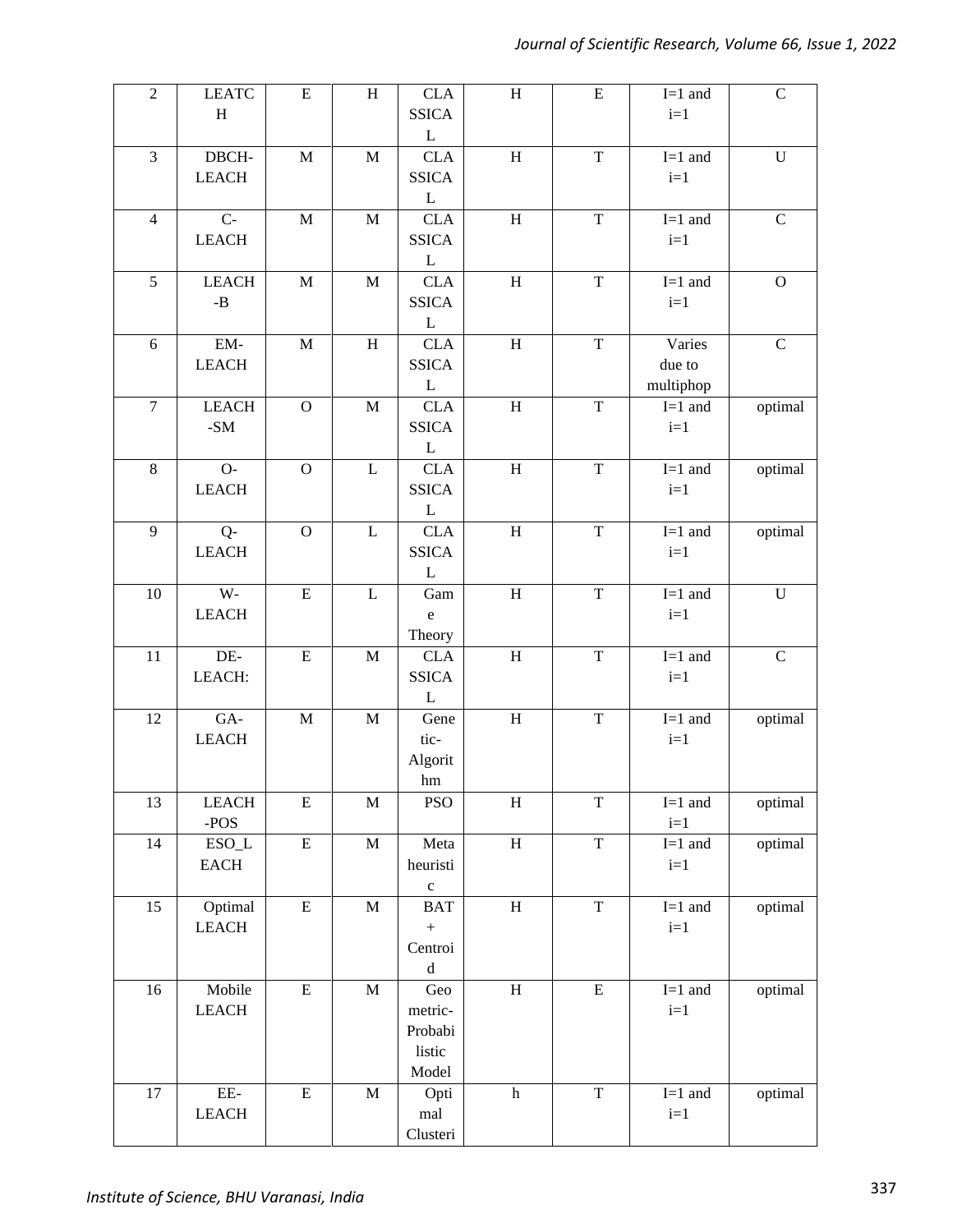|        |                 |             |              | $\rm ng$                   |                           |                |                      |                |
|--------|-----------------|-------------|--------------|----------------------------|---------------------------|----------------|----------------------|----------------|
| $18\,$ | $E-$            | $\mathbf M$ | $\mathbf M$  | Encr                       | $\overline{H}$            | $\overline{T}$ | $I=1$ and            | ${\bf U}$      |
|        | <b>LEACH</b>    |             |              | yption                     |                           |                | $i=1$                |                |
| 19     | TL-             | ${\bf E}$   | $\mathbf{M}$ | <b>CLA</b>                 | $\mathbf H$               | $\overline{T}$ | $I=1$ and            | ${\bf U}$      |
|        | <b>LEACH</b>    |             |              | <b>SSICA</b>               |                           |                | i=multihop           |                |
|        |                 |             |              | L                          |                           |                |                      |                |
| 20     | ETL-            | ${\bf E}$   | M            | <b>CLA</b>                 | $\mathbf H$               | T              | $I=1$ and            | $\mathbf U$    |
|        | <b>LEACH</b>    |             |              | <b>SSICA</b>               |                           |                | i=multihop           |                |
|        |                 |             |              | $\mathbf{L}$               |                           |                |                      |                |
| 21     | $\overline{LS}$ | $\mathbf M$ | M            | Ligh                       | H                         | $\overline{E}$ | $I=1$ and            | $\mathsf{C}$   |
|        | <b>LEACH</b>    |             |              | tweight                    |                           |                | $i=1$                |                |
|        |                 |             |              | Secure                     |                           |                |                      |                |
|        |                 |             |              | Auth                       |                           |                |                      |                |
|        |                 |             |              | enticati                   |                           |                |                      |                |
|        |                 |             |              | on                         |                           |                |                      |                |
|        |                 |             |              | algorith                   |                           |                |                      |                |
|        |                 |             |              | m                          |                           |                |                      |                |
| 22     | $A-$            | ${\bf E}$   | M            | AD                         | $\mathbf H$               | ${\bf E}$      | $I=1$ and            | $\mathbf C$    |
|        | <b>LEACH</b>    |             |              | <b>APTIV</b>               |                           |                | $i=1$                |                |
|        |                 |             |              | ${\bf E}$                  |                           |                |                      |                |
| 23     | <b>MODLE</b>    | ${\bf E}$   | M            | <b>CLA</b>                 | $\mathbf H$               | $\overline{T}$ | $\overline{I=1}$ and | $\mathbf U$    |
|        | ACH             |             |              | <b>SSICA</b>               |                           |                | $i=1$                |                |
|        |                 |             |              | $\mathbf L$                |                           |                |                      |                |
| 24     | <b>LEACH</b>    | ${\bf E}$   | $\mathbf{M}$ | <b>CLA</b>                 | $\mathbf H$               | ${\bf E}$      | $I=1$ and            | ${\bf U}$      |
|        | $-EP$           |             |              | <b>SSICA</b>               |                           |                | $i=1$                |                |
|        | <b>LEACH</b>    |             |              | $\mathbf L$                |                           | $\mathbf T$    | $I=1$ and            |                |
| 25     | $-DT$           | ${\bf E}$   | $\mathbf M$  | <b>CLA</b><br><b>SSICA</b> | $\boldsymbol{\textbf{h}}$ |                | $i=1$                | ${\bf U}$      |
|        |                 |             |              |                            |                           |                |                      |                |
| 26     | <b>LEACH</b>    | ${\bf E}$   | $\mathbf{M}$ | $\mathbf L$<br><b>CLA</b>  | $\overline{H}$            | $\overline{T}$ | $I=1$ and            | $\overline{U}$ |
|        | $-MAC$          |             |              | <b>SSICA</b>               |                           |                | $i=1$                |                |
|        |                 |             |              | $\mathbf L$                |                           |                |                      |                |
|        |                 |             |              |                            |                           |                |                      |                |



Fig. 10 Fuzzy Membership function for input variable "Distance"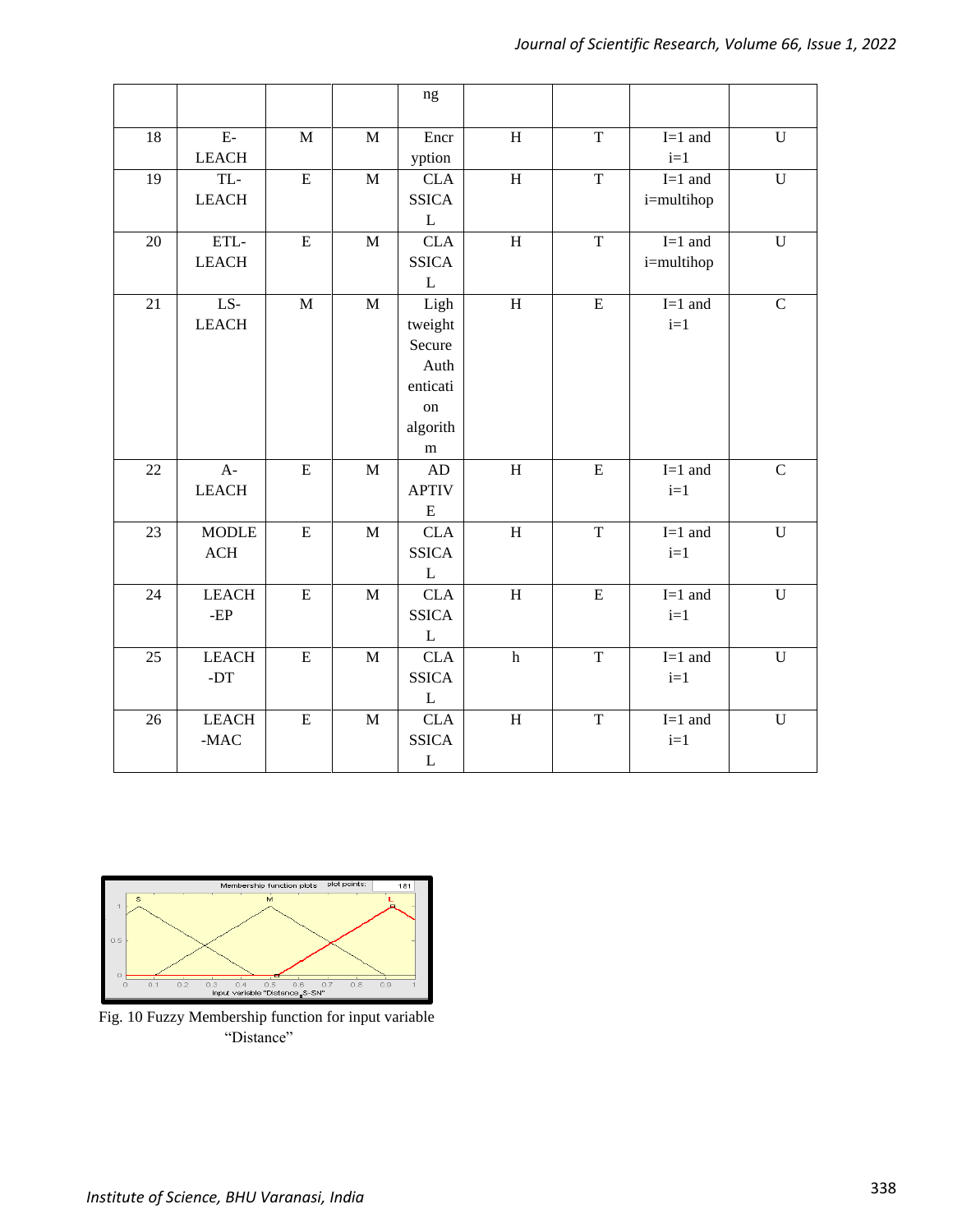

Fig. 11 Fuzzy Membership function for output variable "Network Energy"



Fig.12 3-D representation of input and output variable

#### IX. CONCLUSION AND FUTURE SCOPE

This article provides a compressive study of LEACH protocol and its successor. This also includes various perspectives in designing of LEACH. Number of author proposed structure and architecture to represent their modification in basic hierarchical protocol LEACH. There work is represented through flow diagram and comparative tables. LEACH is a very renowned routing protocol as it is a bench mark to provide energy efficiency in WSN. Wireless sensor is basic building block in various emerging area of adhoc network. This builds lower level of internet of things (IoT). In today's modern technology world IoT is used everywhere. With the help of sensors automation

form simple home and building is reached to smart city concept. It is not limited here its application are everywhere in monitoring agriculture, military work, hospitals, surveillance etc. All these automation is done through WSN-assisted IoT. Currently many researchers are working on software defined network and green wireless network. This clustering based protocol is also used to improve various factors like load balancing, QoS and power management. This can create green wireless sensor network. The researcher stated their work to make green computing and green communication in WSN. This opens area in depth for green networks. Some research work also adopts WSN in field of SDN by applying cache memory to sensor structure to speed up the work. The challenging area comes out as to make control plane at BS and data plan at sensors network to make SDN-WSN. The innovation and recent invention in the field of electronics engineering, WSN can be used to create intelligent smart portable devices, automated home and control system, human and machine driven automated system. Recently various applications are made to mask detect in covid19 condition based on sensors. As the population is increasing rapidly and demand of high speed automated sensor control system are increasing. Machine learning can also applied in WSN for optimization of cluster parameters.

#### **REFERENCES**

.

*[1]. Abidi B. , Jilbab A. , Haziti M.* (2020), Routing protocols for wireless sensor networks: A survey, Advances in Ubiquitous Computing Cyber-Physical Systems, Smart Cities and Ecological Monitoring Advances in ubiquitous sensing applications for healthcare , Pages 3-15.

*[2]. Fanian F., Rafsanjani M.* (2019), Cluster-based routing protocols in wireless sensor networks: A survey based on methodology, Journal of Network and Computer Applications, Volume 142, Pages 111-142.

*[3] Sabor N. , Sasaki S.(2017)* , A Comprehensive Survey on Hierarchical-Based Routing Protocols for Mobile Wireless Sensor Networks: Review, Taxonomy, and Future Directions , Hindawi Wireless Communications and Mobile Computing , Article ID 2818542, 23 pages

*[4] Ketshabetswe L., Zungeru A.* (2019), Communication protocols for wireless sensor networks: A survey and comparison, Heliyon , Volume 5, Issue 5.

*[5]. Kumar S., Prateek M.* (2014), DE-LEACH: Distance and Energy Aware LEACH , International Journal of Computer Applications (0975 – 8887) , Volume 88 – No.9.

*[6]. Comeau F., Aslam N.* (2011), Analysis of LEACH Energy Parameters, Workshop on Emerging Topics in Sensor Networks , 933-938.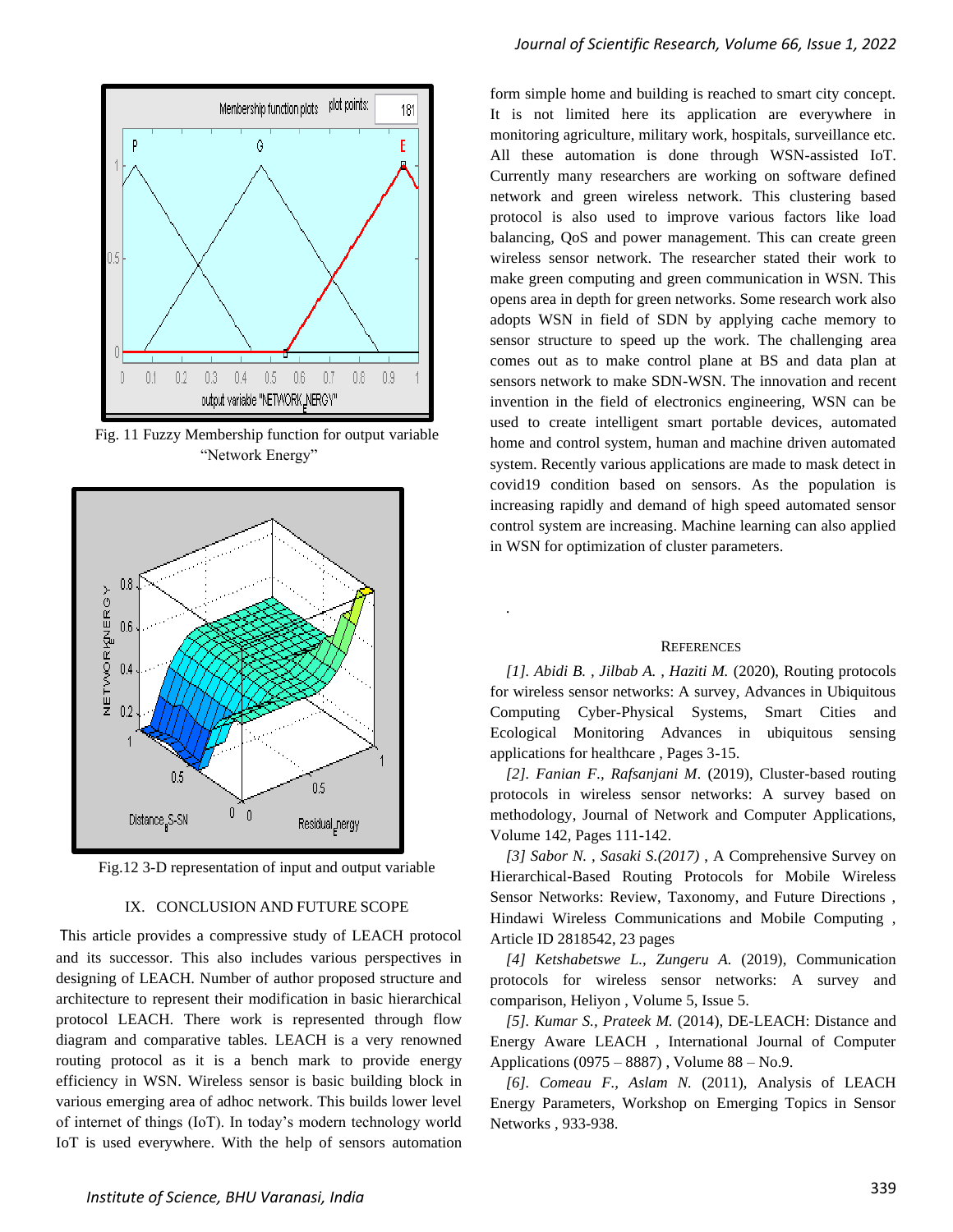*[7]. Heinzelman W.* (2002), An Application-Specific Protocol Architecture for Wireless Micro-Sensor Networks , IEEE Transactions on Wireless Communications , 660 – 670.

*[8]. Geetha V. , Kallapur P.* (2012), Clustering in Wireless Sensor Networks: Performance Comparison of LEACH & LEACH-C Protocols Using NS2 , Procedia Technology , Volume 4 , Pages 163-170.

*[9]. Depedri A. , Zanella A.,* An energy efficient protocol for wireless sensor networks.

*[10]. Lui J. , Ravishankar C.* (2011), LEACH-GA: Genetic Algorithm-Based Energy-Efficient Adaptive Clustering Protocol for Wireless Sensor Networks , International Journal of Machine Learning and Computing , Vol.1 , No. 1.

*[11]. Sivakumar P. , Radhika M.* (2018), Performance Analysis of LEACH-GA over LEACH and LEACH-C in WSN , Procedia Computer Science , Volume 125 , Pages 248-256.

*[12]. Radhika M. , Sivakumar P.* (2019), Video Traffic Analysis over LEACH-GA routing protocol in a WSN , Procedia Computer Science , International Conference On Recent Trends In Advanced Computing 2019, ICRTAC 2019 , Volume 165 , Pages 701-707.

*[13]. Nayebi A. , Azad H.* (2011), Performance modeling of the LEACH protocol for mobile wireless sensor networks , Journal of Parallel and Distributed Computing , Volume 71 , Issue 6 , Pages 812-821.

*[14]. Manzoor B. , Javaid N.* (2013), Q-LEACH: A New Routing Protocol for WSNs, Procedia Computer Science , Volume 19 , Pages 926-931.

*[15]. Alshowkan M. , Elleithy K.* (2013), LS-LEACH: A New Secure and Energy Efficient Routing Protocol for Wireless Sensor Networks , 17th IEEE/ACM International Symposium on Distributed Simulation and Real Time Applications .

*[16]. Mahmood D.*, Javaid N. (2013), MODLEACH: A Variant of LEACH for WSNs.

*[17]. Pandya N.*, Kathiriya H. (2015), Design and Simulation of Advance MODLEACH for Wireless Sensor Network , IEEE International Conference on Computer, Communication and Control (IC4-2015).

*[18]. Ahmed S., Sandhu M.* (2013), iMOD LEACH: improved MODified LEACH Protocol for Wireless Sensor Networks , Journal of Basic and Applied Scientific Research.

*[19]. Bakr B. , Lilien L.* (2014), Comparison by Simulation of Energy Consumption and WSN Lifetime for LEACH and LEACH-SM , Procedia Computer Science , Volume 34 , Pages 180-187.

*[20]. Khediri S. , Nasri N.* (2014), A New Approach for Clustering in Wireless Sensors Networks Based on LEACH , Procedia Computer Science , Volume 32 , Pages 1180-1185.

*[21]. Patel H. , Jinwala D.* (2014), E-LEACH: Improving the LEACH protocol for privacy preservation in secure data aggregation in Wireless Sensor Networks , 9th International Conference on Industrial and Information Systems (ICIIS).

*[22]. Zhao J. , Yang L.* (2014), LEACH-A: An adaptive method for improving LEACH protocol , Sensors & Transducers, Vol. 162 , Issue 1 , pp. 136-140.

*[23]. Mottaghi S. , Zahabi M.* (2015), Optimizing LEACH clustering algorithm with mobile sink and rendezvous nodes , AEU - International Journal of Electronics and Communications , Volume 69 , Issue 2 , Pages 507-514.

*[24]. Akkari W., Bouhdid B.* (2015), LEATCH: Low Energy Adaptive Tier Clustering Hierarchy, 6th International Conference on Ambient Systems, Networks and Technologies, (ANT 2015) , Procedia Computer Science 52 .

*[25]. Sharma R., Mishra N.* (2015), A proposed Energy Efficient Distance Based Cluster Head (DBCH) Algorithm: An Improvement over LEACH , Procedia Computer Science , Volume 57 , Pages 807-814.

*[26]. Arumugam G.*, Ponnuchamy T. (2015), EE-LEACH: development of energy-efficient LEACH Protocol for data gathering in WSN , EURASIP Journal on Wireless Communications and Networking , volume 2015, Article number: 76.

*[27]. Loscri V., Morabito G.* (2005), A two-levels hierarchy for low-energy adaptive clustering hierarchy (TL-LEACH) , IEEE 62nd Vehicular Technology Conference.

*[28]. Kang S.* (2012), Distance Based Thresholds for Cluster Head Selection in Wireless Sensor Networks, Communications Letters, vol. 16, no. 9.

*[29]. Gupta V., Pandey R. (2016),* Modified LEACH-DT Algorithm with Hierarchical Extension for Wireless Sensor Networks , I.J. Computer Network and Information Security, 2, 32-40.

*[30]. Batra P., Kant K .*(2016), A clustering algorithm with reduced cluster head variations in LEACH protocol , Int. J. Systems, Control and Communications, Vol. 7, No. 4 .

*[31]. Sodairi S. and Ouni R.* (2018), Reliable and Energy-Efficient Multi-Hop LEACH-based Clustering Protocol for Wireless Sensor Networks, SUSCOM 275.

*[32]. Nigam G., Dabas C.* (2018), ESO-LEACH: PSO based energy efficient clustering in LEACH, Journal of King Saud University - Computer and Information Sciences.

*[33]. Cui Z. , Cao Y.* (2019), Optimal LEACH protocol with modified bat algorithm for big data sensing systems in Internet of Things , Journal of Parallel and Distributed Computing , Volume 132 , Pages 217-229

*[34]. Wu L., Nie L. (2018),* An Energy-balanced Cluster Head Selection Method for Clustering Routing in WSN, Journal of Internet Technology , 115-125.

*[35]. Manzoor K., Jokhio S.* (2019), Enhanced TL-LEACH routing protocol for large-scale WSN applications Cybersecurity and Cyberforensics Conference (CCC) .

*[36]. Abdulsalam H., Kamel L.* (2010), W-LEACH: Weighted Low Energy Adaptive Clustering Hierarchy Aggregation